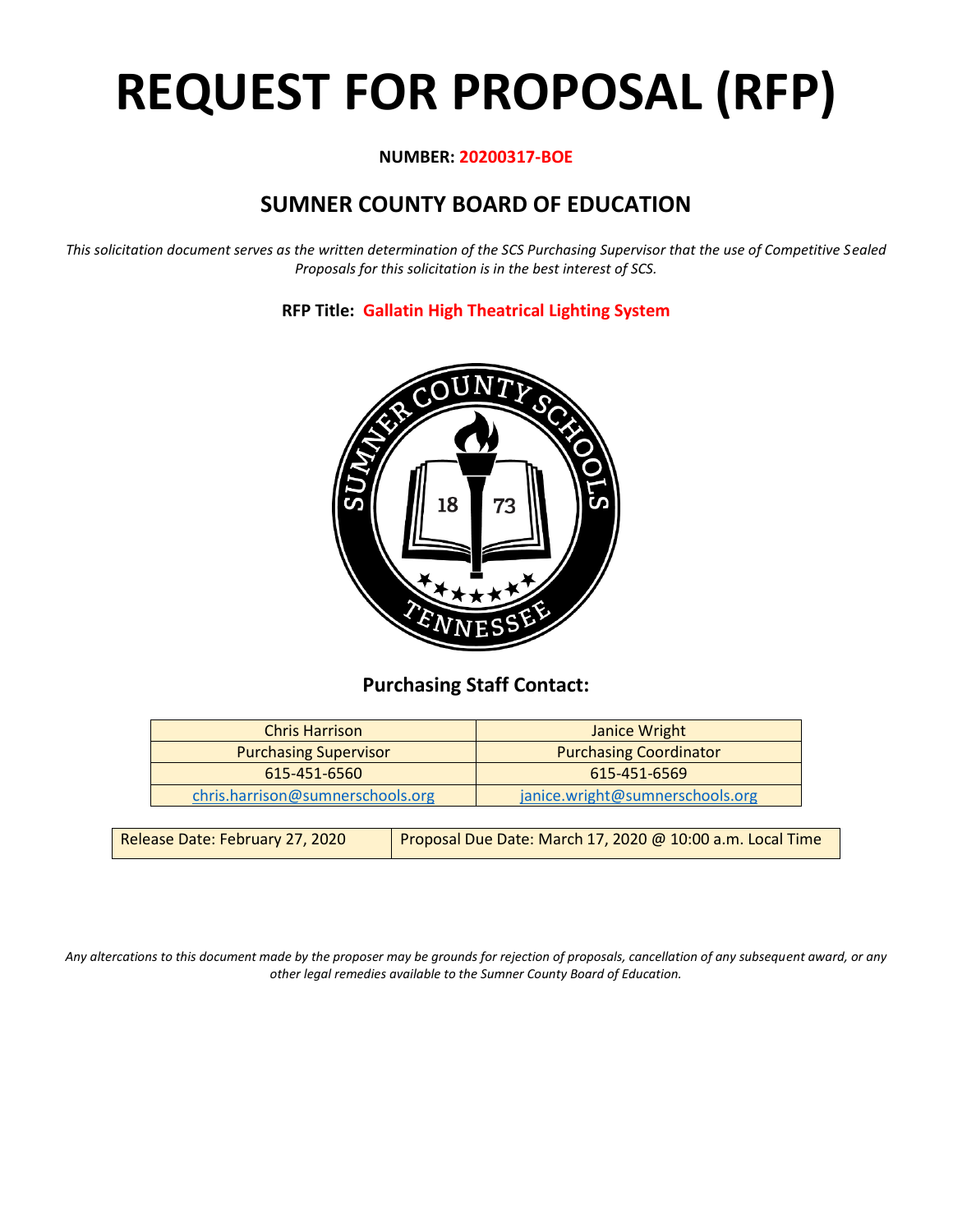# **NOTICE TO PROPOSERS**

There may be one or more amendments to this RFP. In order to receive communication for any such amendments issued specifically to this RFP, the proposer must provide a Notice of Intent to Propose to the Sumner County Board of Education (SCS) Purchasing Department. The proposer must utilize this form when submitting notice. The notice may be sent by email to: Purchasing Office, purchasing@sumnerschools.org. SCS will send amendments only to those proposers which complete and return this information by the deadline list in the RFP Schedule of Events (Section 4).

| <b>RFP Number:</b>      | 20200317-BOE Gallatin High Theatrical Lighting System |
|-------------------------|-------------------------------------------------------|
| Company Name:           |                                                       |
| <b>Mailing Address:</b> |                                                       |
|                         |                                                       |
|                         |                                                       |
| Phone Number:           |                                                       |
| <b>Contact Person:</b>  |                                                       |
| <b>Email Address:</b>   |                                                       |
|                         |                                                       |
| Authorized Signature    |                                                       |
| <b>Printed Name</b>     |                                                       |
| Date                    |                                                       |

Emailed amendments will be sent in a Microsoft Word (Office for Windows) or Portable Document Format (pdf) format. Any alterations to the document made by the proposer may be grounds for rejection of proposal, cancellation of any subsequent award or any other legal remedies available to the Sumner County Board of Education.

Amendments will also be posted on the SCS website **https://sumnerschools.org/index.php/current-bids-and-rfps** and attached to the solicitation listing as a PDF or WORD file. Check the particular solicitation on the Current Bids and RFPs webpage for any posted amendments.

By completing and returning this form, the Proposer has expressed its intent to provide a proposal for **20200317-BOE Gallatin High Theatrical Lighting System.**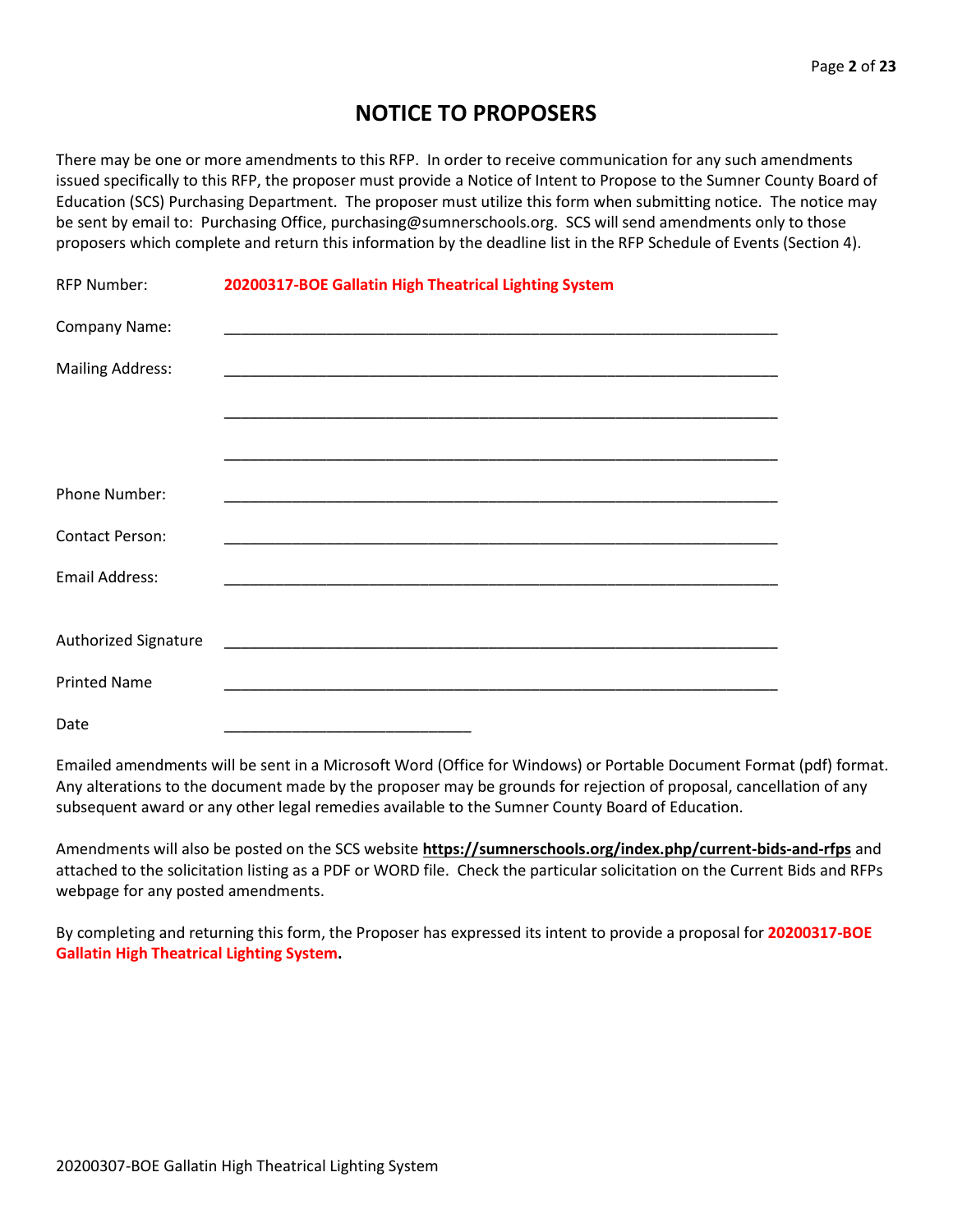# **TABLE OF CONTENTS**

- 1. Introduction/Overview
	- 1.1. Purpose
	- 1.2. Contact Information
- 2. Requirements
	- 2.1. Scope of Work/Specifications
	- 2.2. Contactor Obligations
- 3. Source Selection and Contract Award
- 4. Schedule of Events
- 5. Instructions for Proposal
	- 5.1. Required Forms
	- 5.2. New Vendors
	- 5.3. Acknowledgement of Insurance Requirements
	- 5.4. Clarification and Interpretation of RFP
	- 5.5. Proposal Package
	- 5.6. Delivery of Proposals
	- 5.7. Evaluation of Proposals
	- 5.8. Request for Clarification of Proposals
	- 5.9. Protests
- 6. Attachments
	- 6.1. Contact Information
	- 6.2. Bid Form/Certification
	- 6.3. References
	- 6.4. Certification Regarding Debarment or Suspension
	- 6.5. Condition of Submitting Proposal
	- 6.6. Statement of Non-Collusion
	- 6.7. Attestation Re Personnel
	- 6.8. Drug Free Workplace Affidavit
	- 6.9. IRS Form W-9
		- \**An online, fillable version can be found at https://www.irs.gov/pub/irs-pdf/fw9.pdf*
	- 6.10. Standard Terms & Conditions
	- 6.11. Vendor Checklist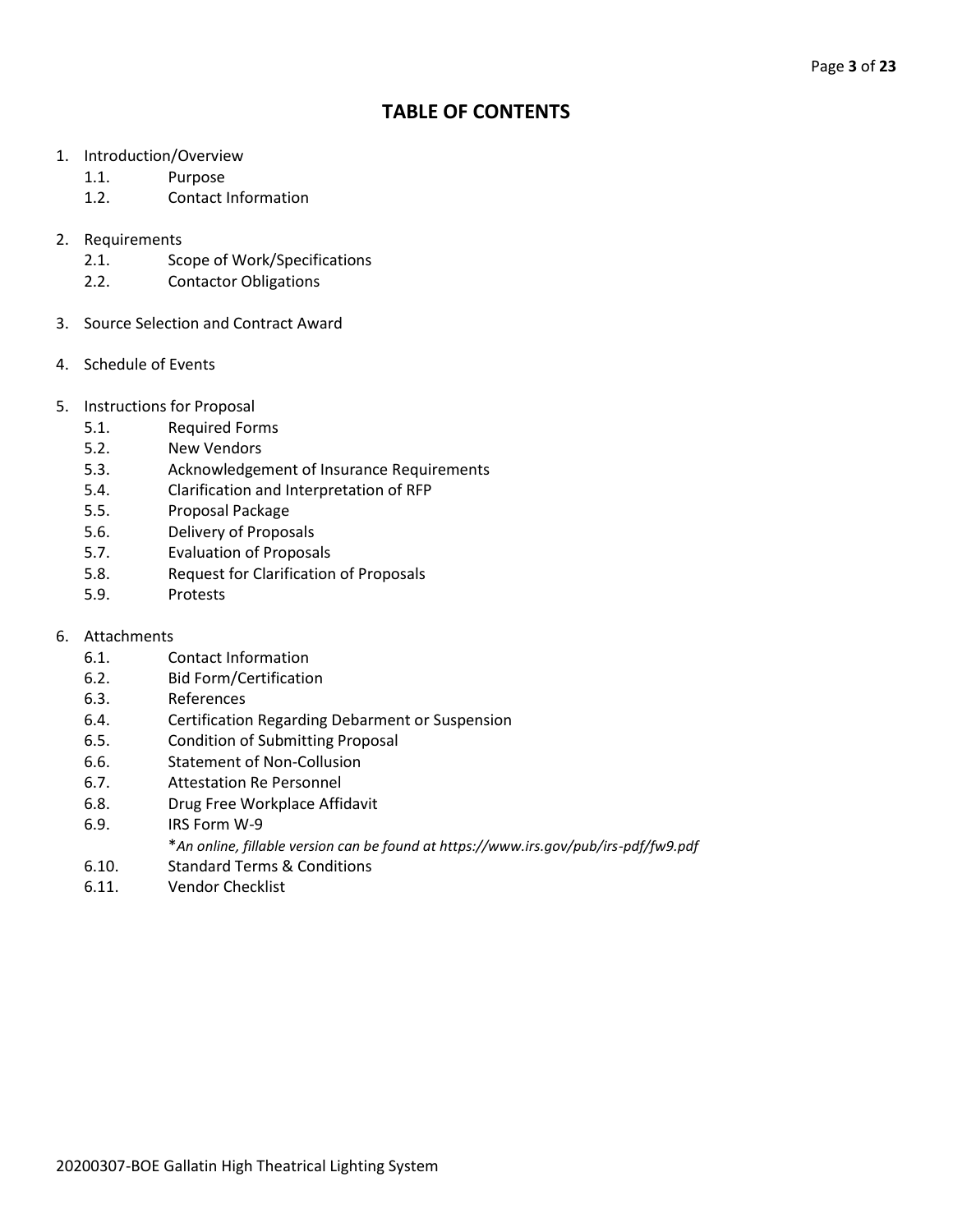#### 1. Introduction/Overview

#### 1.1. Purpose

The Sumner County Board of Education (SCS) is requesting sealed proposals for the installation of theatrical lighting at Gallatin High School.

#### 1.2. Contact Information

Unauthorized contact regarding this RFP with employees or officials of SCS other than the Purchasing Supervisor named below may result in disqualification from this procurement process.

Interested parties must direct all communication regarding this RFP to the Purchasing Supervisor, who is SCSs only official point of contact for this RFP.

| <b>RFP Procedures</b>            |
|----------------------------------|
| Chris Harrison                   |
| <b>Purchasing Supervisor</b>     |
| 1500 Airport Road                |
| Gallatin, TN 37066               |
| chris.harrison@sumnerschools.org |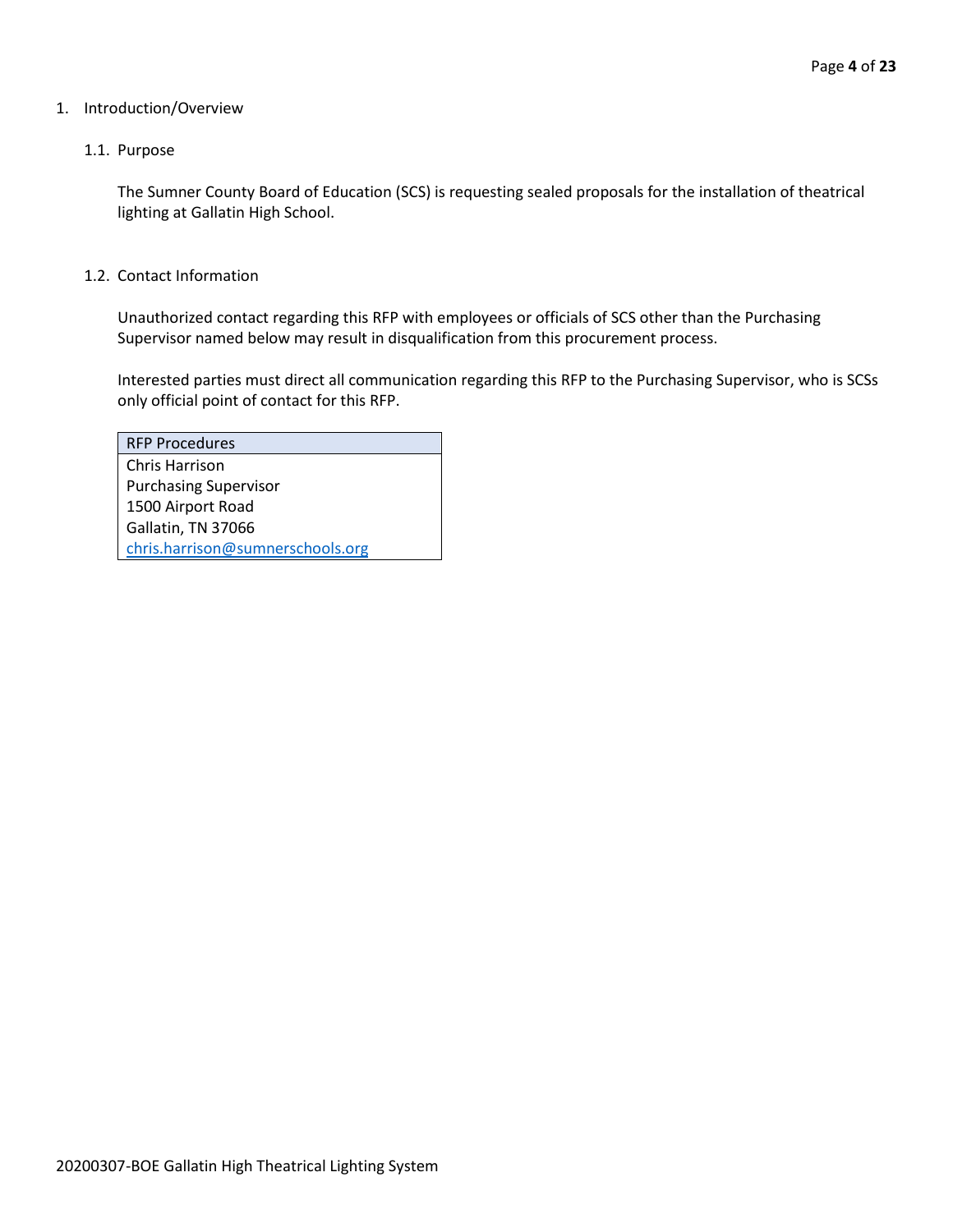# 2. Requirements

# 2.1. Scope of Work / Specifications

This project requires the installation of new LED stage lighting fixtures, controls and ancillary installation materials for the auditorium located at Gallatin High (700 Dan Herron Drive, Gallatin, TN 37066). All equipment and materials shall be new, not used. The successful bidder shall provide a complete, turnkey project installation, which includes all necessary equipment, materials, labor and freight. The successful bidder shall also provide the initial system design and programming, which shall be coordinated with school staff. The bidder must complete a site visit to verify the existing conditions and conduct any field verifications deemed necessary. All visitors are required to check-in at the front office and submit any required identification.

The bid shall include on-site training consisting of up to two separate 8-hour visits plus additional remote support via phone for 2 years. The bid shall also include a warranty that consists of full parts and labor coverage for 2 years, excluding intentional damage (theft, spilled beverages, etc.).

The bid packet must include a list of all the proposed equipment and a project timeline for completion.

# **SCOPE:**

- 45 new fixtures
	- o All fixtures are LED with black housing
	- o Connections shall be by black DMX cabling
	- o All fixtures shall be secured by clamp or similar device, and by a black safety cable
	- o Ellipsoidal fixtures are manual focus
	- o Par Fixtures are electronic zoom
- 4 separate zones
	- o Zone 1: Cyc lighting for rear drape 10 Striplight fixtures
	- $\circ$  Zone 2: Stage apron and other desired areas 10 Ellipsoidal fixtures (2 on left, 2 on right, 6 in center)
	- o Zone 3: Above Stage 18 Zoom Par fixtures
	- o Zone 4: Cove Position 7 Zoom Par fixtures
- Power shall be obtained from existing theatrical lighting wiring through the use of dimmer rack relay modules (bidder provided), or by installation of appropriate power by a licensed electrician (bidder provided). Any modifications (i.e. conduit) shall be painted black.
- Lighting control shall be via touchscreen monitors and computer processing.

## **SAMPLE LIST OF ITEMS:**

(10) Blizzard Lighting Motif Vignette 180 watt Striplight Fixture (or similar brand with matching specifications)

- (10) Blizzard Lighting Aria Profile 180 watt Fixture (or similar brand with matching specifications)
- (25) Blizzard Lighting Colorise Zoom Par 180 watt Fixture (or similar brand with matching specifications)
- (1) Apple Mac Mini Minimum of 3.6 GHz Quad Core 128 GB CPU
- (1) Apple Magic Mouse
- (1) Apple Magic Keyboard
- (1) Dell P2418HT 23" Touch Screen Monitor
- (1) Touchscreen Control License Lifetime
- (1) Lightkey DMX Control Software/App 1024 Channel 2 Year Service (available fro[m lightkeyapp.com\)](http://lightkeyapp.com/)
- (1) ENTTEC DMX USB PRO Mk2 Control Module
- (2) MPSR 9612166 DMX Splitter
- (1) Mikrotik RB2011L-RM Rack Mount Router
- (1) Mikrotik RBWAPG-5HAC2HND Access Point
- (1) ETA PD8L Rack Mount Power Conditioner

20200307-BOE Gallatin High Theatrical Lighting System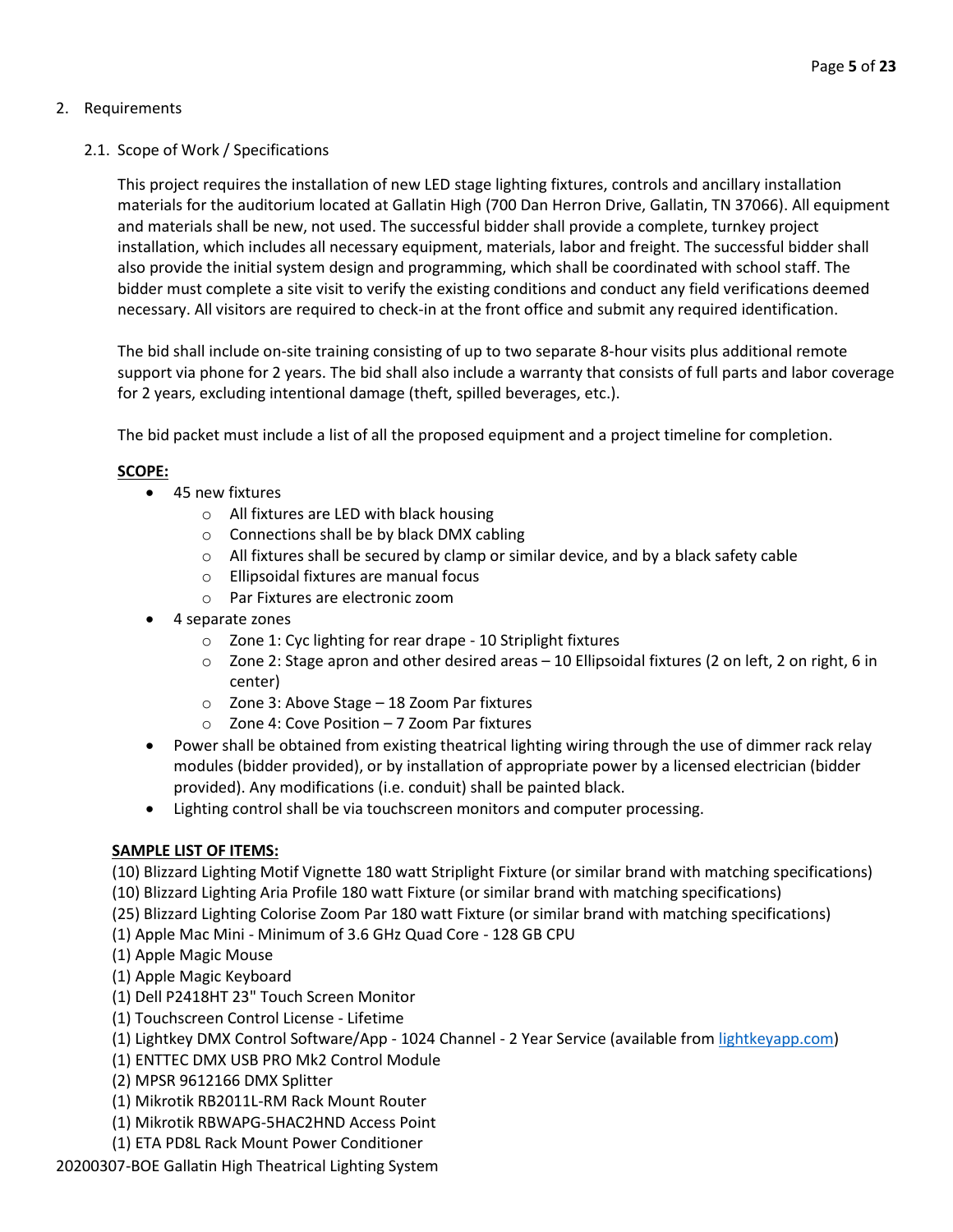#### 2.2. Standard Contractor Obligations

- Shall provide and obtain all necessary materials, equipment and labor to perform all items listed in the Scope of Work.
- Shall provide and obtain all necessary permits with Local, County, etc. agencies as required by law and as required in the Scope of Work.
- Shall schedule all necessary inspections with Local, County, etc. agencies as required by law.
- Shall dispose of all generated waste materials in compliance with all Local, State and Federal guidelines, regulations and requirements.
- Shall have property trained and experienced staff to facilitate the services specified in the Scope of Work. If applicable, the Contractor shall provide documentation that staff has received the manufacturers' certification to complete the services specified in the Scope of Work.
- 3. Source Selection and Contract Award
	- Award(s), if made, will be made to the Responsive and Responsible proposer(s) whose proposal is most advantageous to SCS, taking into consideration price and the other evaluation criteria set forth in the RFP.
		- o General Criteria to be determined "Responsive"
			- Does the proposal include all required information, included completed attachment forms and affidavits?
			- Was the proposal delivered on or before the stated deadline? Did it include the required number of copies (hard & electronic)?
		- o General Criteria to be determined "Responsible"
			- **•** Does the Proposer demonstrate an understanding of SCSs needs and proposed approach to the project?
			- Does the Proposer possess the ability, capacity, skill and financial resources to provide the service?
			- Can the Proposer take upon itself the responsibilities set forth in the RFP and produce the required outcomes in a timely fashion?
	- SCS reserves the right to enter into discussions with Proposers which have submitted proposals determined to be reasonably like of being considered for selection to assure a full understanding of and responsiveness to the RFP requirements. Every effort shall be afforded to assure fair and equal treatment with respect to the opportunity for discussion and/or revision of their respective proposals.
	- Upon mutual agreement by both parties, SCS shall grant the right to extend the terms, conditions and prices of contract(s) awarded from this RFP to other Institutions (such as State, Local and/or Public Agencies) who express an interest in participating in any contract that results from this RFP. Each of the "piggyback" Institutions will issue their own purchasing documents for purchase of the goods/services. Proposer agrees that SCS shall bear no responsibility or liability for any agreements between Proposer and the other Institution(s) who desire to exercise this option.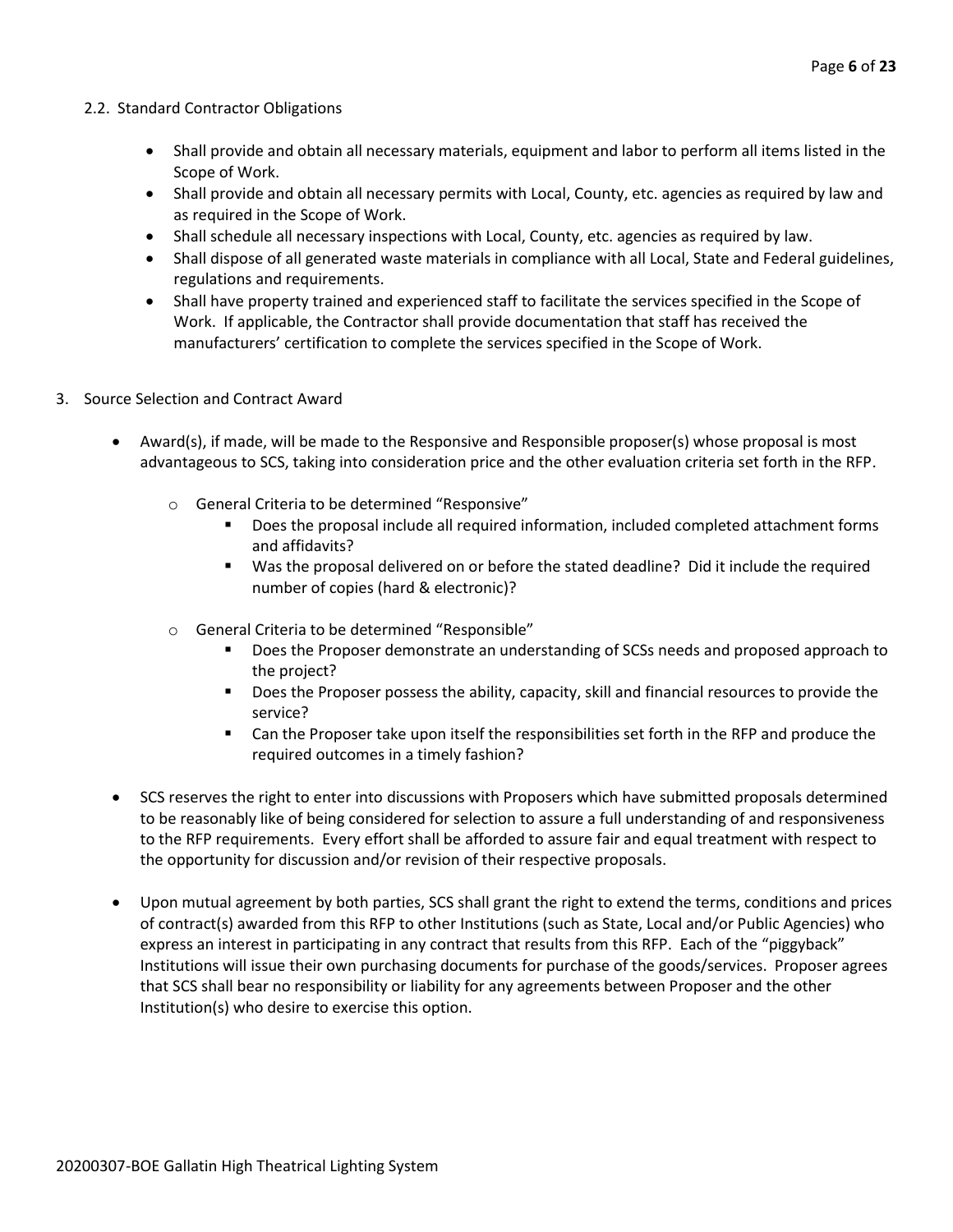#### 4. Schedule of Events

| <b>RFP Issued</b>                                                      | <b>February 27, 2020</b>                           |
|------------------------------------------------------------------------|----------------------------------------------------|
| Site Visit @ Gallatin High<br>700 Dan Herron Drive, Gallatin, TN 37066 | March 11, 2020<br>*Must be completed by this date. |
| <b>RFP Submission DEADLINE</b>                                         | March 17, 2020 @ 10:00 a.m. Local Time             |

#### 5. Instructions for Proposal

#### 5.1. Required Forms

- Proposer must complete and submit the Attachments in Section 6. Attachments may be omitted depending on the RFP requirements. Refer to the Table of Contents for omitted Attachments.
- Evidence of a valid State of Tennessee Business License and/or Sumner County Business License.
- For all vendors with annual purchases in excess of \$50,000; a Sumner County Business License must be on file with the SCS Finance Department. Evidence of the license must be provided within ten (10) working days following notification of award; otherwise, SCS may rescind its acceptance of the Proposer's proposal.
- Copy of State of Tennessee License (if applicable) in respective field.
- If applicable, the Proposer must include a copy of the contract(s) the Proposer will submit to be signed.

#### 5.2. New Vendors

- To comply with Internal Revenue Service requirements, all vendors who perform any type of service are required to have a current IRS Form W-9 on file with the SCS Finance Department. It is a mandatory requirement to complete the IRS Form W-9 (Attachment 6.9) included in this RFP.
- To comply with the **Tennessee Lawful Employment Act (50-1-702 and 50-1-703)**, non-employees (individuals paid directly by the employer in exchange for the individual's labor or services) must have on file one (1) of the following documents:
	- o A valid Tennessee driver's license or photo identification;
	- $\circ$  A valid driver's license or photo identification from another state where the license requirements are at least as strict as those in Tennessee;
	- o A birth certificate issued by a U.S. state, jurisdiction or territory;
	- o A U.S. government issued certified birth certificate;
	- o A valid, unexpired U.S. passport;
	- o A U.S. certificate of birth abroad (DS-1350 or FS-545)
	- o A report of birth abroad of a U.S. citizen (FS-240);
	- o A certificate of citizenship (N560 or N561);
	- o A certificate of naturalization (N550, N570 or N578);
	- o A U.S citizen identification card (I-197 or I-179); or
	- o Valid alien registration documentation or other proof of current immigration registration recognized by the United States Department of Homeland Security that contains the individual's complete legal name and current alien admission number or alien file number (or numbers if the individual has more than one number).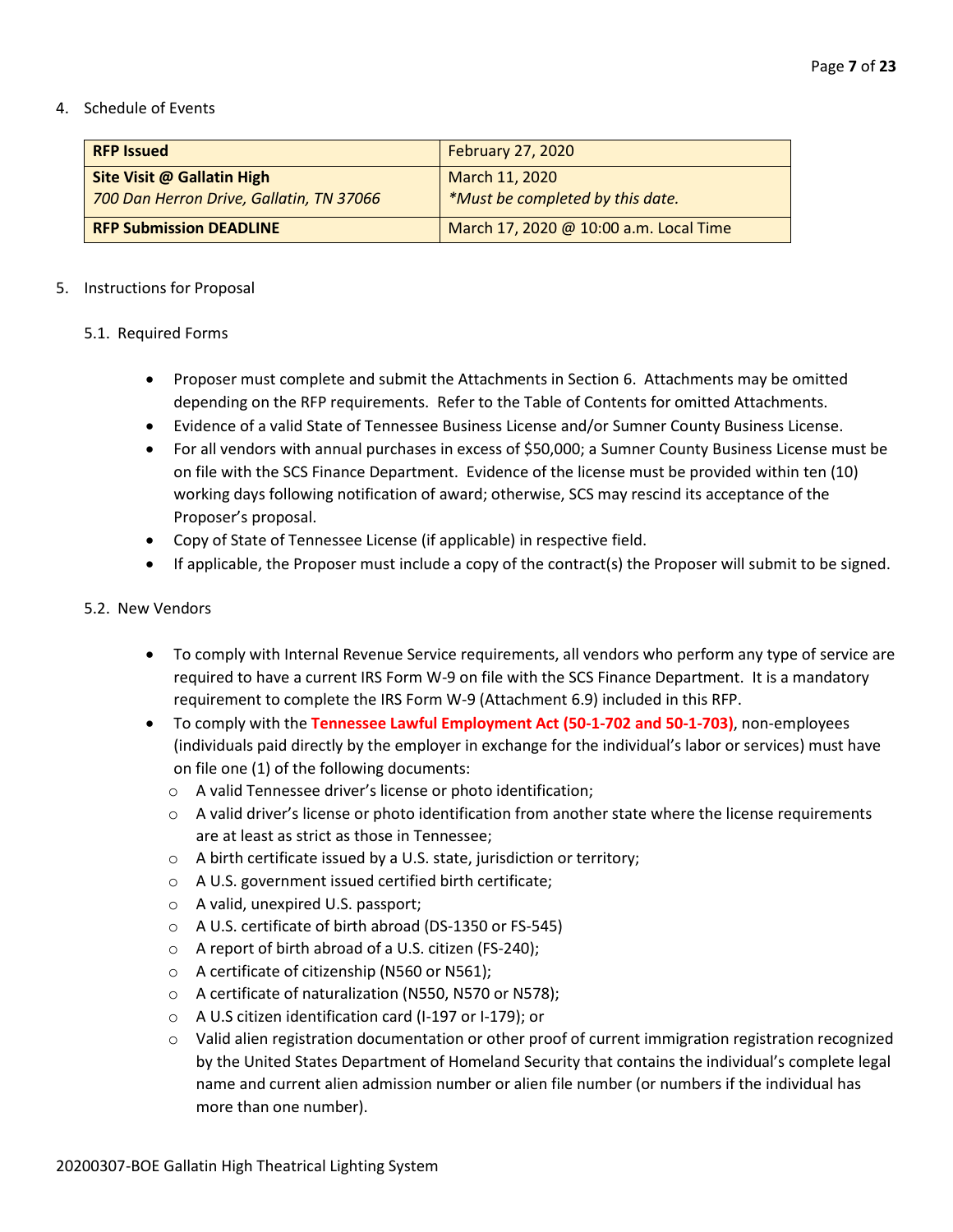#### 5.3. Acknowledgement of Insurance Requirements

By submitting a proposal, Proposer acknowledges that it has read and understands the insurance requirements for the proposal. The Proposer who may have employees, contractors, subcontractors or agents working on SCS properties shall carry current certificates for general and professional liability insurance and for workers' compensation as indicated below. The owner or Principal of each Proposer must also be insured by workers' compensation if they perform any of the services on SCS properties. There will be no exceptions to the insurance requirement. Proposer also understands that the evidence of required insurance must be submitted within fifteen (15) working days following notification of its offer being accepted; otherwise, SCS may rescind its acceptance of the Proposers proposal.

#### • **General Liability**

| <b>General Aggregate</b> | \$2,000,000 |
|--------------------------|-------------|
| Each Occurrence          | \$1,000,000 |

#### • **Workers Compensation**

| <b>Workers Compensation</b> | <b>Tennessee Statutory Limits</b> |
|-----------------------------|-----------------------------------|
| <b>Employer's Liability</b> | \$500,000                         |

#### 5.4. Clarification and Interpretation of RFP

The words "must" and "shall" in the RFP indicate mandatory requirements. Taking exception to any mandatory requirement shall be considered grounds for rejection. There are other requirements that SCS considers important but not mandatory. It is important to respond in a concise manner to each section and submit an itemized list of all exceptions.

#### 5.5. Proposal Package

The package containing the proposal must be sealed and clearly marked on the outside of the package: **"20200317-BOE Gallatin High Theatrical Lighting System" DO NOT OPEN**

All sealed proposals packages must include all of the following. Any sealed proposals are subject to rejection as non-conforming if any applicable item is not included.

- One (1) Complete Original
- One (1) electronic format (USB Drive)
- Original Signature on Original Proposal. NO copied or digital signatures.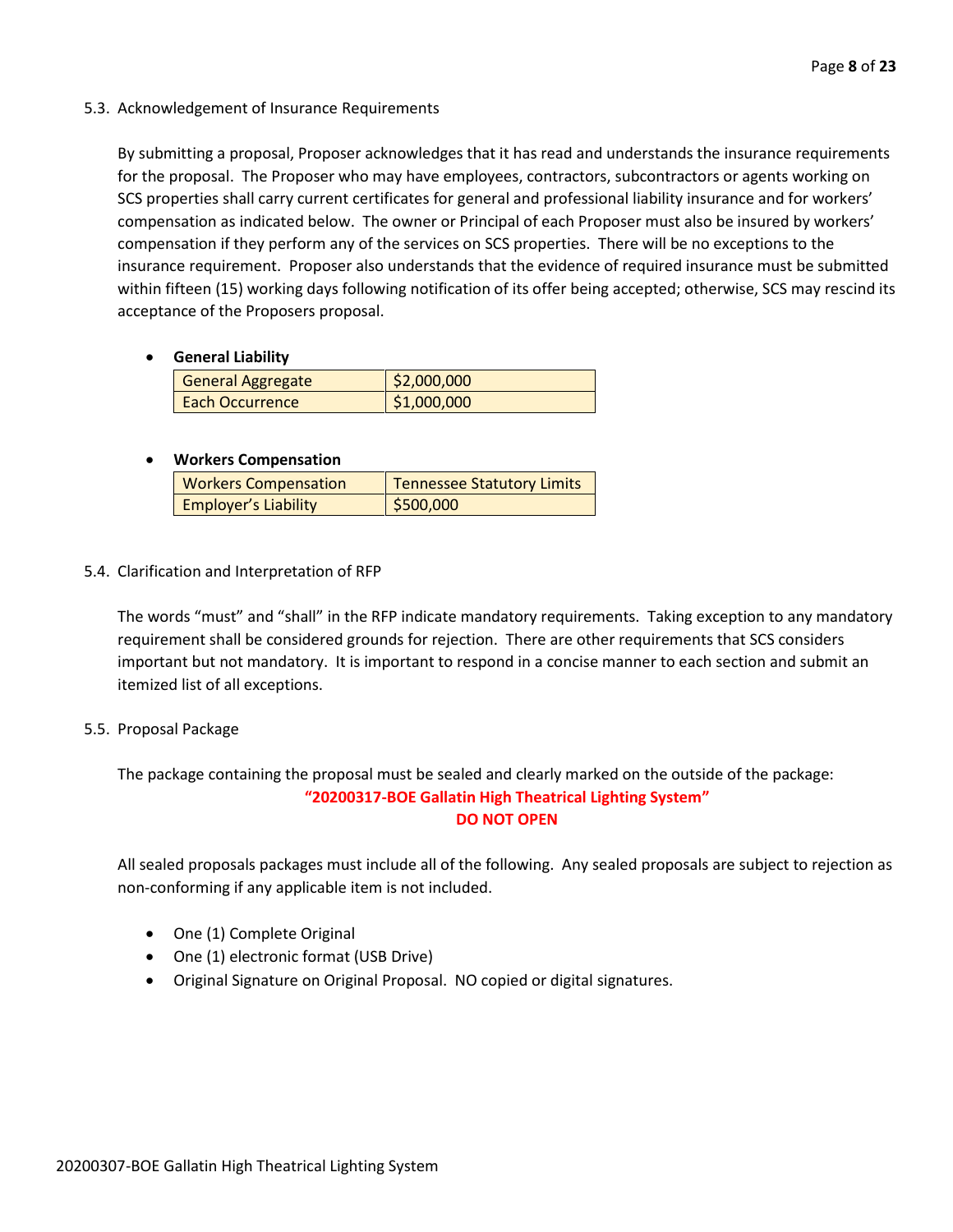The outside of the proposal package must be labeled as follows (if applicable) per **T.C.A § 62-6-119**:

- 1. Name of Company and Principal Owner, Business License Number, Expiration Date and License Classification.
- 2. In addition to Item 1, the same is applicable to masonry contractors if the work performed is > \$100,000.
- 3. In addition to Item 1, the same is applicable to HVAC, electrical, plumbing or A/C contractors if the work performed is > \$25,000.
- 4. In addition to Item 1, the same is applicable plus the Department of Environment & Conservation License Number and Classification, applicable to geothermal contractors if the work performed is > \$25,000.
- 5. If the prime contractor performs the masonry portion of the project or any of the above listed contractor skill sets and the work performed is > \$100,000; it must be so designated.
- 6. Only one (1) contractor in each classification listed shall be written on the bid envelope.

#### 5.6. Delivery of Proposals

Sealed proposals will be accepted until **March 17, 2020 @ 10:00 a.m. Local Time**. Proposals received after that time will be deemed invalid. Vendors mailing proposal packages must allow sufficient time to ensure receipt of their package by the time specified. SCS shall not accept proposals via electronic transmission such as email, fax, etc. There will be no exceptions. Proposals will be opened and read aloud. The reading of the bids will begin at **10:00 a.m. Local Time**.

Due to the nature of deliveries to the SCS Support Services Facility by carriers such as UPS, FedEx and such like; the proposal package will be accepted if the date and time on the delivery confirmation are indicated to be on or before the Proposal Deadline.

| Delivery Address: | Sumner County Board of Education |
|-------------------|----------------------------------|
|                   | Attn: Purchasing Supervisor      |
|                   | 1500 Airport Road                |
|                   | Gallatin, TN 37066               |

#### 5.7. Evaluation of Proposals

The SCS Purchasing Supervisor will first examine the proposals to reject those that are clearly non-responsive to the stated requirements. Proposers who are determined to be non-responsive and/or non-responsible will be notified of this determination.

The evaluation process will include the following factors:

- Company Experience and Qualifications
	- o The nature and scope of the Proposers business.
	- o The number of years the Proposer has been licensed to do business.
	- o The number of years the Proposer has been providing the requested services.
	- o How many similarly sized or larger K-12 clients have you contract with?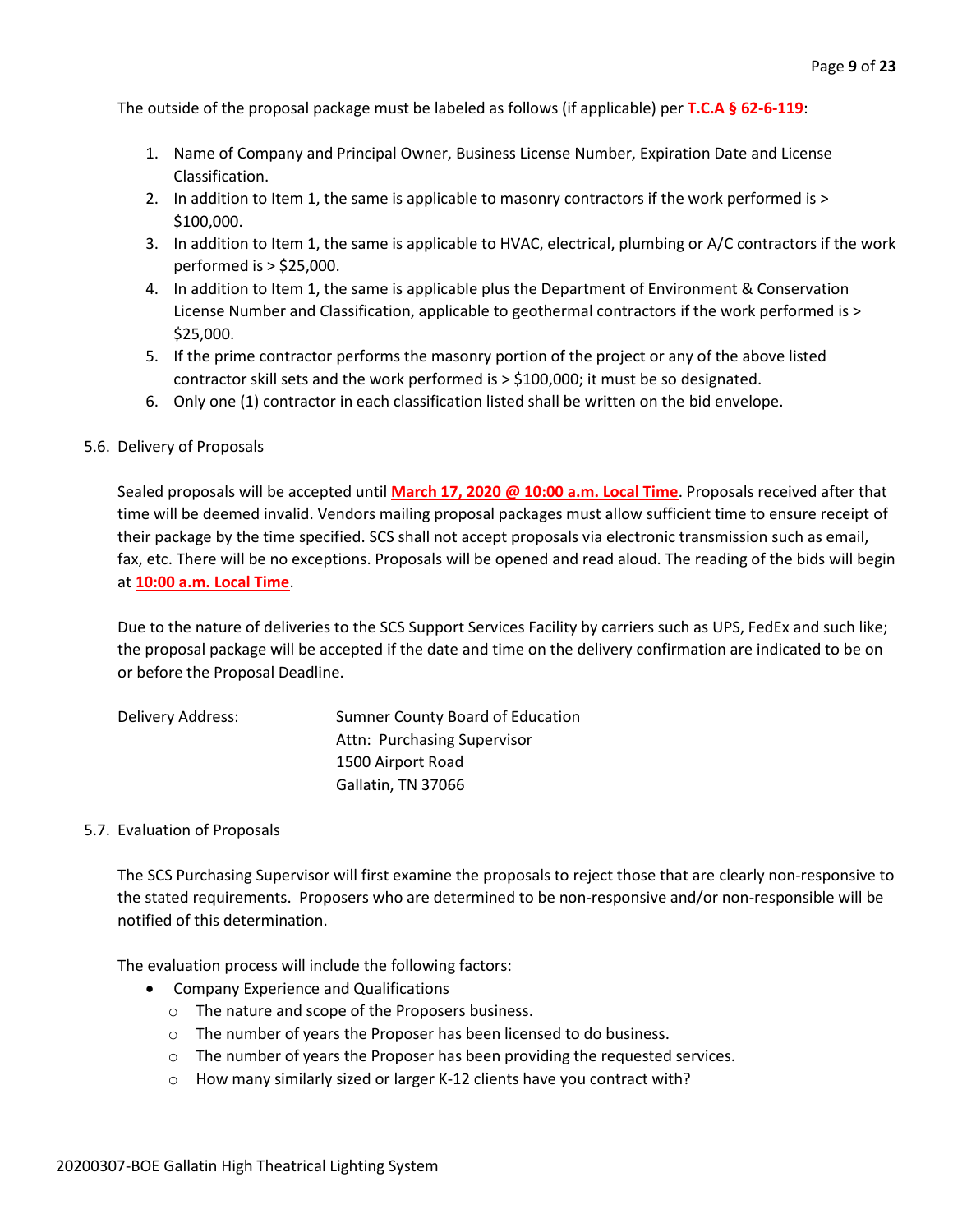- Compensation/Price Data
	- o Address all costs associated with performance of the contracted services.
- Past Performance and References
	- $\circ$  Provided a minimum of four (4) client references for similar projects in size and scope successfully completed by Proposer within the last three (3) years. Attachment 6.3.
	- $\circ$  SCS may also consider other sources of pertinent past performance information, including the districts own experience with the Proposer.
- 5.8. Request for Clarification of Proposals

Requests for clarification of proposals shall be distributed by the Purchasing Supervisor in writing (or email).

#### 5.9. Protests

In the event that any interested party finds any part of the listed specifications, terms or conditions to be discrepant, incomplete or otherwise questionable in any respect; it shall be the responsibility of the concerned party to notify the SCS Purchasing Office of such matters immediately upon receipt of the RFP. All notifications must be sent to the Purchasing Supervisor via email at [purchasing@sumnerschools.org.](mailto:purchasing@sumnerschools.org)

Any actual or prospective Proposer who is aggrieved in connection with the RFP or award of a contract may protest to the Purchasing Supervisor and/or the Sumner County Board of Education at its regularly scheduled meeting.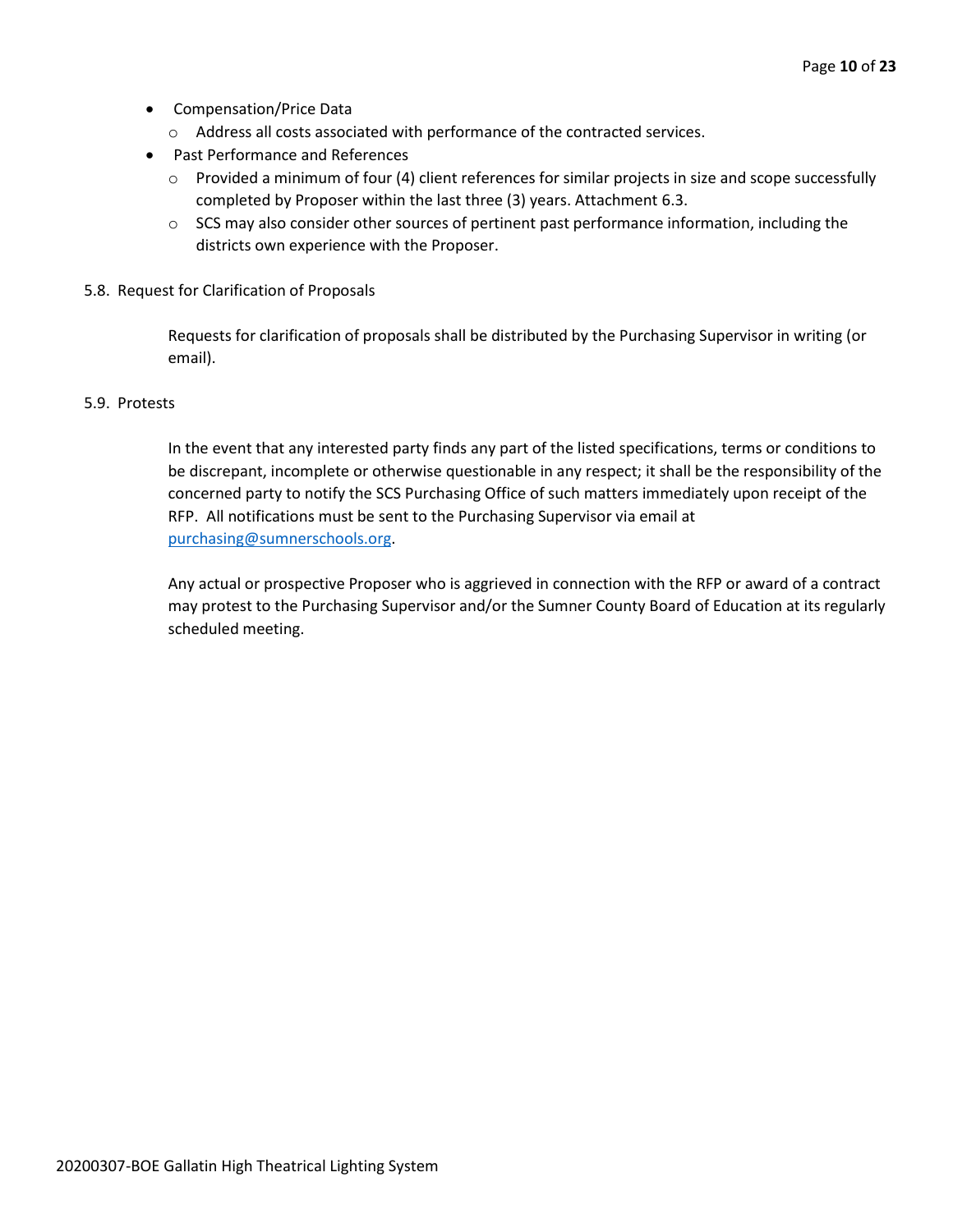#### **ATTACHMENT 6.1 - Contact Information**

| <b>Company Legal Name:</b>                 |          |
|--------------------------------------------|----------|
| <b>Company Official Address:</b>           |          |
|                                            |          |
| Company Web Site (URL):                    |          |
|                                            |          |
|                                            |          |
| Contact Person for project administration: |          |
|                                            |          |
|                                            |          |
|                                            |          |
|                                            | (office) |
|                                            |          |
|                                            | (mobile) |
|                                            |          |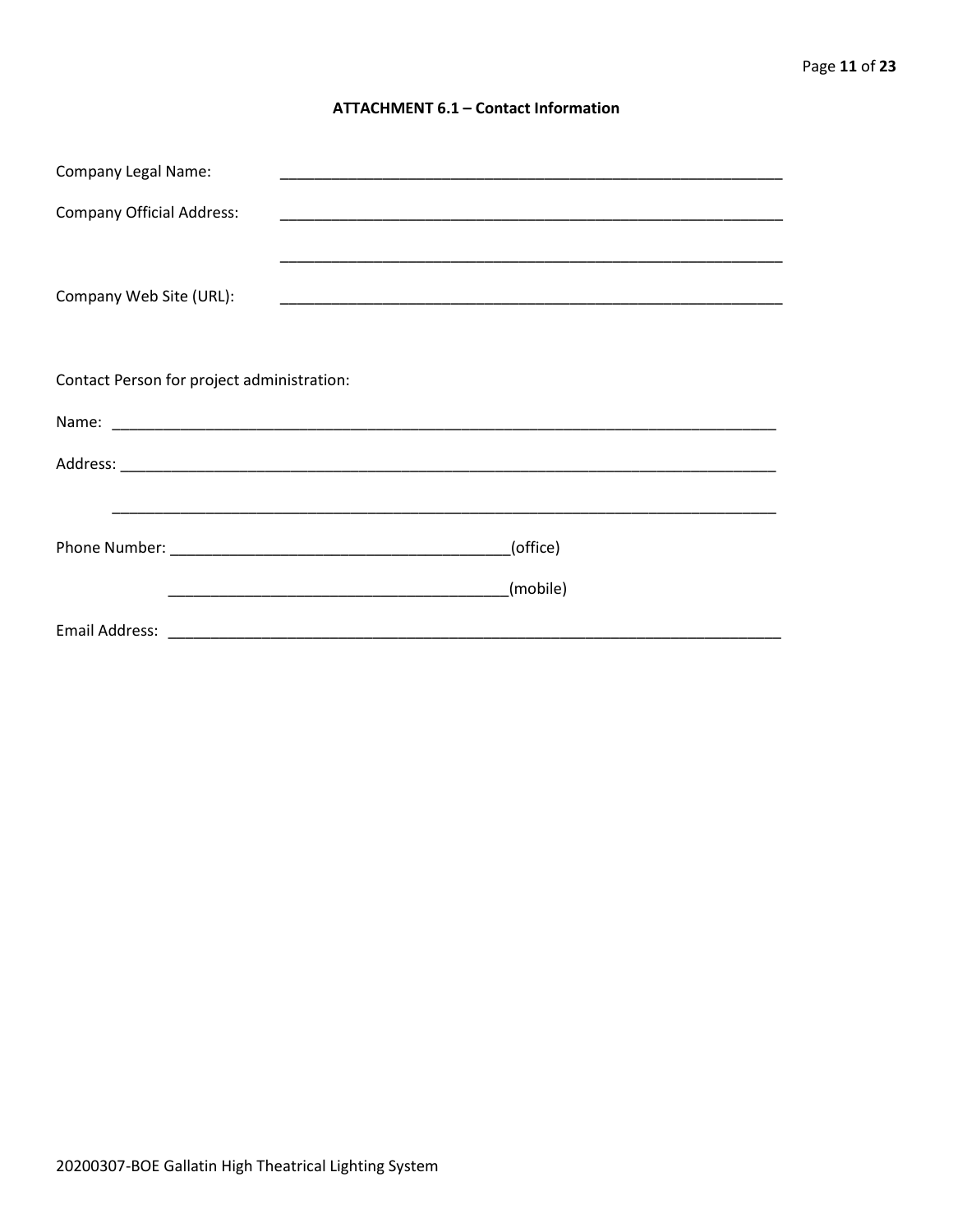

Attn: Purchasing Supervisor 1500 Airport Road Gallatin, TN 37066

**ATTACHMENT 6.2 – Bid Form/Certification 20200317-BOE Gallatin High Theatrical Lighting System**

Date \_\_\_\_\_\_\_\_\_\_\_\_\_\_\_\_\_\_\_\_\_\_\_\_\_\_\_\_\_\_\_\_

**Bid Price \$\_\_\_\_\_\_\_\_\_\_\_\_\_\_\_\_\_\_\_\_\_\_\_\_\_\_\_\_\_\_\_\_\_**

| (street) | (city, state, zip) |
|----------|--------------------|

By checking this box, Proposer agrees that SCS reserves the right to extend the terms, conditions, and prices of this contract to other Institutions (such as State, Local and/or Public Agencies) who express an interest in participating in any contract that results from this RFP. Each of the piggyback Institutions will issue their own purchasing documents for the goods/services. Proposer agrees that SCS shall bear no responsibility or liability for any agreements between Proposer and the other Institution(s) who desire to exercise this option.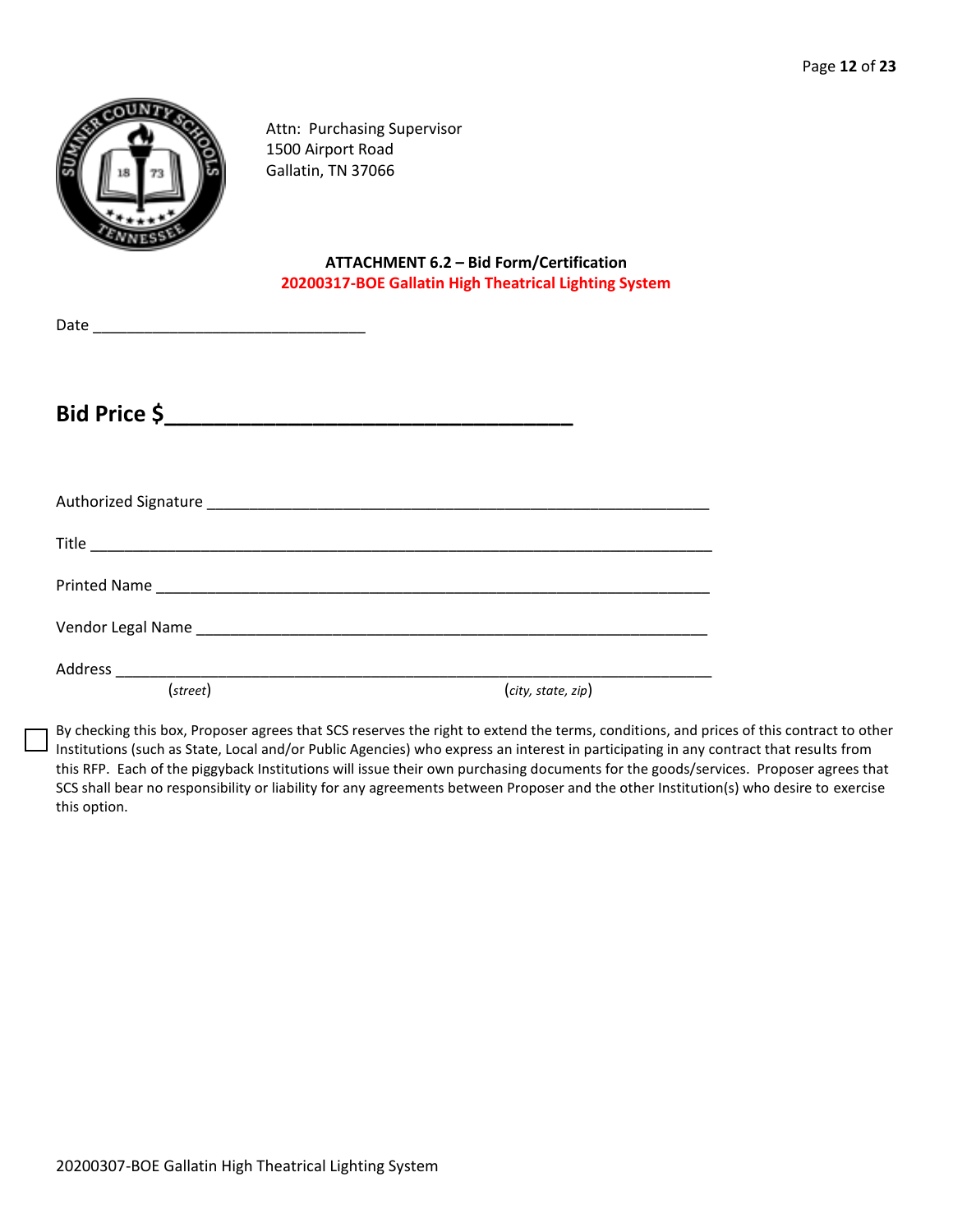#### **ATTACHMENT 6.3 - References**

| 1. |                                    |  |
|----|------------------------------------|--|
|    |                                    |  |
|    |                                    |  |
|    |                                    |  |
|    |                                    |  |
|    |                                    |  |
| 2. |                                    |  |
|    |                                    |  |
|    |                                    |  |
|    |                                    |  |
|    |                                    |  |
|    |                                    |  |
| З. |                                    |  |
|    |                                    |  |
|    |                                    |  |
|    |                                    |  |
|    |                                    |  |
|    |                                    |  |
|    | 4. Project Name/Location: ________ |  |
|    |                                    |  |
|    |                                    |  |
|    |                                    |  |
|    |                                    |  |
|    |                                    |  |

\*Proposers may copy this page and submit additional references.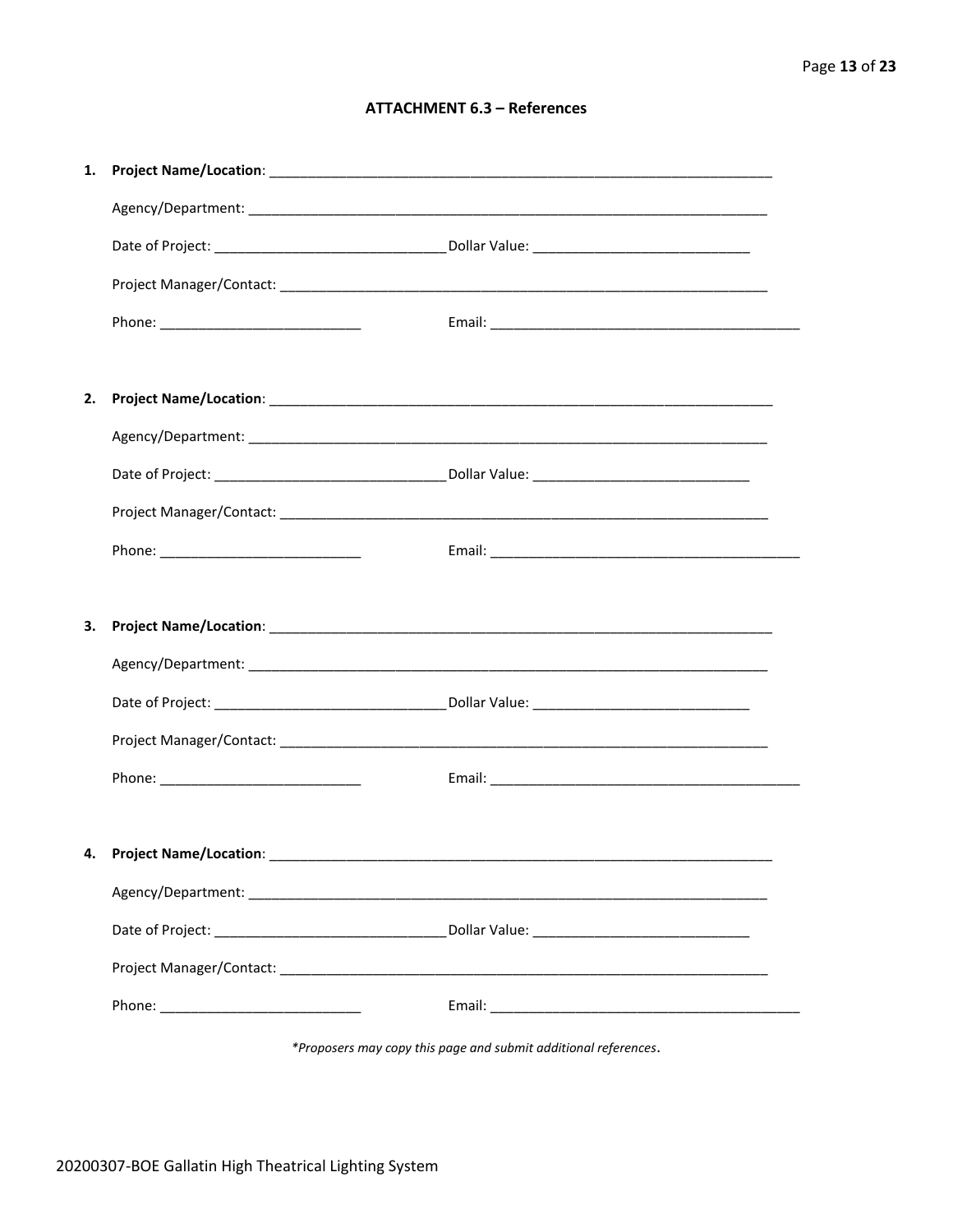#### **ATTACHMENT 6.4 – Certification Regarding Debarment or Suspension**

The prospective participant certifies, to the best of its knowledge and belief, that it and its principals:

- Are not presently debarred, suspended, proposed for debarment, declared ineligible or voluntarily excluded from participation in transactions under federal non-procurement programs by any federal department or agency;
- Have not, within the three-year period preceding the proposal, had one or more public transactions (federal, state or local) terminated for cause or default; and
- Are not presently indicated or otherwise criminally or civilly charged by a government entity (federal, state or local) and have not, within the three-year period preceding the bid, been convicted or had a civil judgement rendered against it:
	- $\circ$  For the commission of fraud or a criminal offense in connection with obtaining, attempting to obtain or performing a public transaction (federal, state or local) or a procurement contract under such a public transaction;
	- $\circ$  For the violation of federal or state antitrust statutes, including those proscribing price fixing between competitors, the allocation of customers between competitors, or bid rigging; or
	- $\circ$  For the commission of embezzlement, theft, forgery, bribery, falsification or destruction of records, making false statements, or receiving stolen property.

\_\_\_\_\_\_\_\_\_\_\_\_\_\_\_\_\_\_\_\_\_\_\_\_\_\_\_\_\_\_\_\_\_\_\_\_\_\_\_\_\_\_\_\_\_\_\_\_\_\_\_\_

I understand that a false statement on this certification may be grounds for the rejection of this proposal or the termination of the award. In addition, under 18 U.S.C. 1001, a false statement may result in a fine of up to \$10,000 or imprisonment for up to five years, or both.

Name of Participating Agency: \_\_\_\_\_\_\_\_\_\_\_\_\_\_\_\_\_\_\_\_\_\_\_\_\_\_\_\_\_\_\_\_\_\_\_\_\_\_\_\_\_\_\_\_\_\_\_\_\_\_\_\_\_\_\_\_\_\_\_\_

Name and Title of Authorized Representative: \_\_\_\_\_\_\_\_\_\_\_\_\_\_\_\_\_\_\_\_\_\_\_\_\_\_\_\_\_\_\_\_\_\_\_

Signature of Authorized Representative: \_\_\_\_\_\_\_\_\_\_\_\_\_\_\_\_\_\_\_\_\_\_\_\_\_\_\_\_\_\_\_\_\_\_\_\_\_\_\_\_\_\_\_\_\_\_\_\_\_\_\_\_

Date: \_\_\_\_\_\_\_\_\_\_\_\_\_\_\_\_\_\_\_\_\_\_\_\_\_\_\_\_

\_\_\_\_ I am unable to certify to the above statement. Attached is my explanation.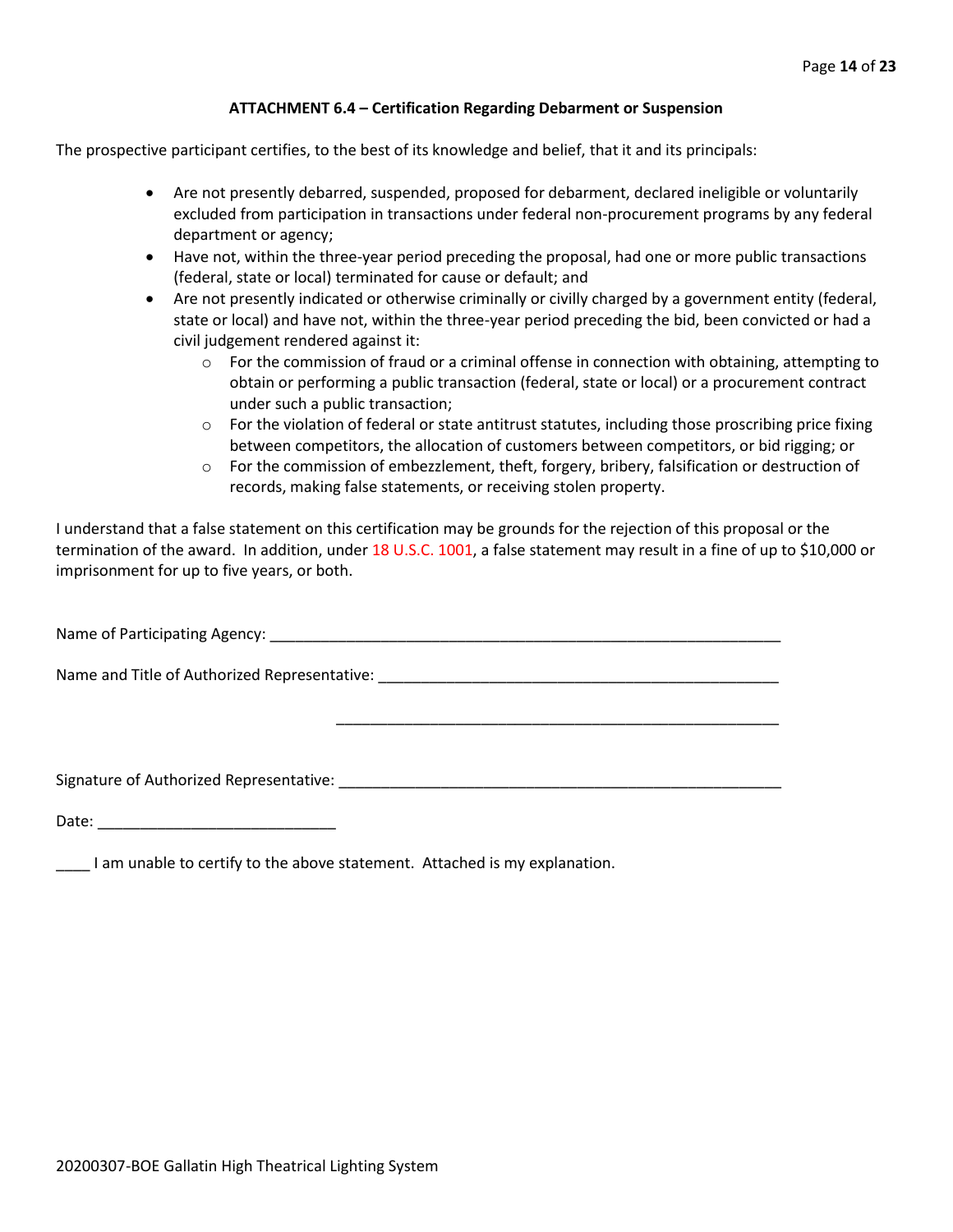#### **ATTACHMENT 6.5 – Condition of Submitting Proposal**

The undersigned Proposer has carefully examined all instructions, requirements, specifications, terms and conditions of the RFP and certifies:

- It is a reputable company regularly engaged in providing goods and/or services necessary to meet the requirements, specifications, terms and conditions of the RFP.
- All statements, information and representations prepared and submitted in response to the RFP are current, complete, true and accurate. Proposer acknowledges that the Sumner County Board of Education (SCS) will rely on such statements, information and representations in selecting the successful proposer(s).
- That the prices quoted shall be SCSs pricing for the products and/or service.
- It shall be bound by all statements, representations, warranties and guarantees made in its proposal.
- Proposer acknowledges that the contract may be canceled if any conflict of interest or appearance of a conflict of interest is discovered by SCS, in its sole discretion.
- All purchase orders must be duly authorized and executed by SCS and subject to the terms and conditions of the RFP.

| ADDRESS: |          |
|----------|----------|
|          |          |
| PHONE:   | (office) |
|          | (mobile) |
| EMAIL:   |          |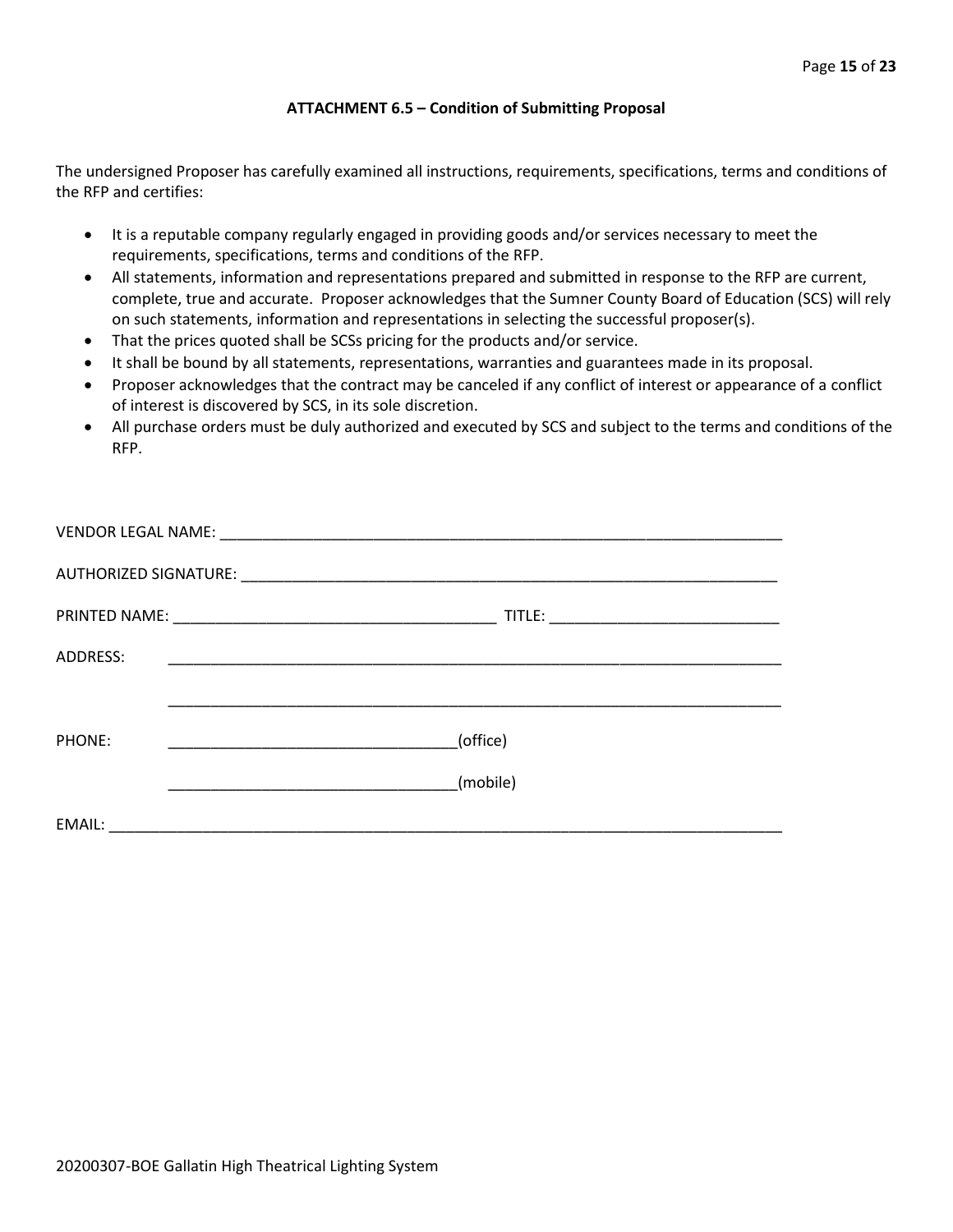#### **ATTACHMENT 6.6 – Statement of Non-Collusion**

The undersigned affirms that they are duly authorized to execute this contract, that this company, corporation, firm, partnership or individual has not prepared this proposal in collusion with any other respondent, and that the contents of this proposal as to prices, terms or conditions of said proposal have not been communicated by the undersigned nor by any employee or agent to any other person engaged in this type of business prior to the official opening of this proposal.

| Address: |          |
|----------|----------|
|          | (office) |
|          | (mobile) |
|          |          |
|          |          |
|          |          |
|          |          |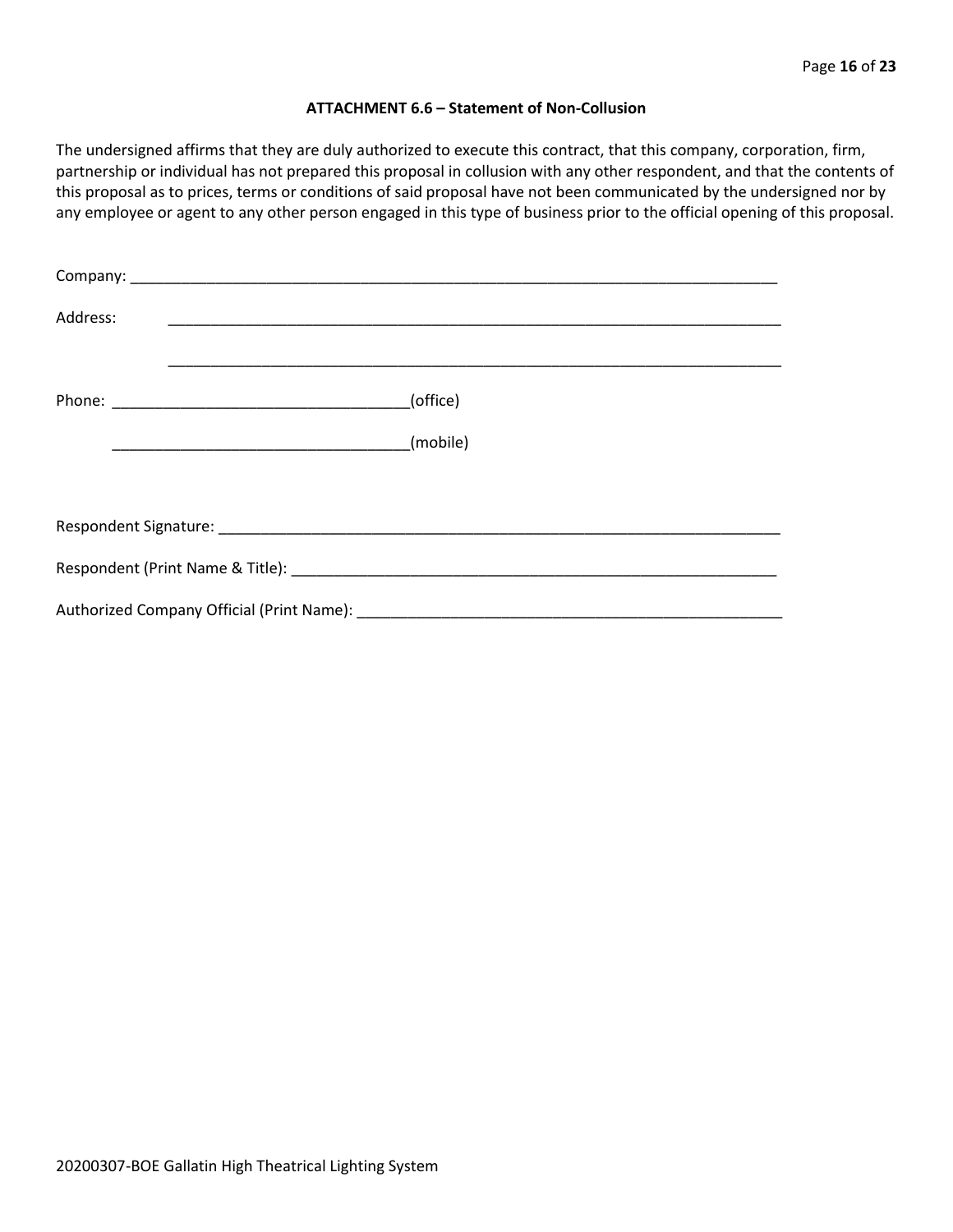#### **ATTACHMENT 6.7 – Attestation Re Personnel**

# **ATTESTATION RE PERSONNEL USED IN CONTRACT PERFORMANCE**

| CONTRACTOR LEGAL ENTITY NAME:                                          |  |
|------------------------------------------------------------------------|--|
| FEDERAL EMPLOYER IDENTIFICATION NUMBER:<br>(or Social Security Number) |  |

**The Contractor, identified above, does hereby attest, certify, warrant and assure that the Contractor shall not knowingly utilize the services of an illegal immigrant in the performance of this Contract and shall not knowingly utilize the services of any subcontractor who will utilize the services of an illegal immigrant in the performance of this Contract, T.C.A. § 12-3-309.**

SIGNATURE & DATE:

*NOTICE: This attestation MUST be signed by an individual empowered to contractually bind the Contractor.*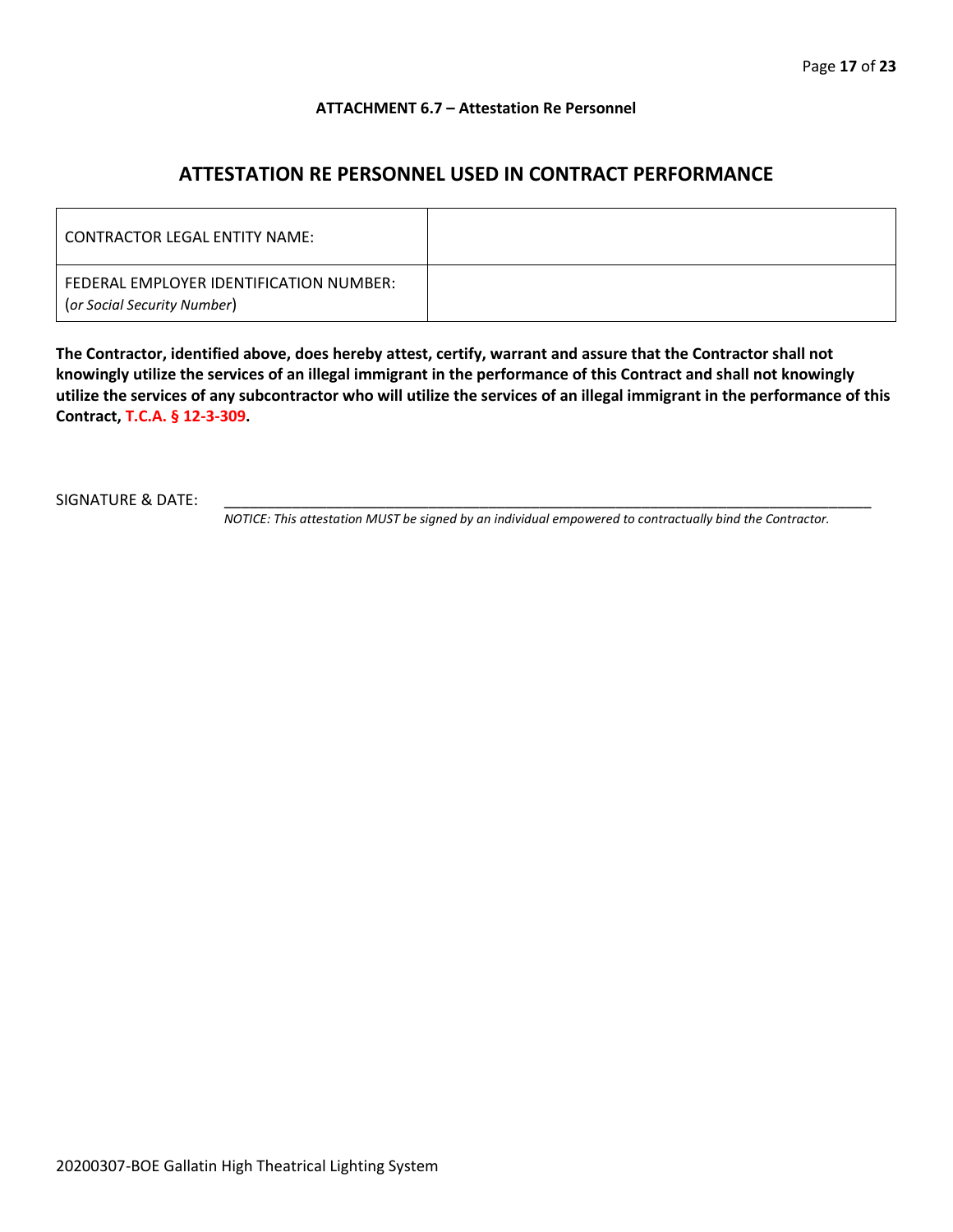#### **ATTACHMENT 6.8 – Drug Free Workplace Affidavit**

The Sumner County Board of Education is committed to maintaining a safe and productive work environment for its employees and to providing high quality service to its citizens. The goal of this policy is for Sumner County Board of Education employees and contractors to remain, or become and remain, drug-free. Abuse and dependency on alcohol and/or drugs can seriously affect the health of employees, contractors and citizens, jeopardize personal safety, impact the safety of others and impair job performance.

STATE OF

**COUNTY OF** \_\_\_\_\_\_\_\_\_\_\_\_\_\_\_\_\_\_\_\_\_\_\_\_\_\_\_\_\_\_\_\_\_

The undersigned, principal officer of

an employer of five (5) or more employees contracting with Sumner County Board of Education to provide goods or services, hereby states under oath as follows:

- 1. The undersigned is a principal officer of (hereinafter referred to as the "Company") and is duly authorized to execute this Affidavit on behalf of the Company.
- 2. The Company submits this Affidavit pursuant to **T.C.A. § 50-9-113**, which requires each employer with no less than five (5) employees receiving pay who contracts with the state and any local government to provide contracted services to submit an affidavit stating that such employer has a drug-free workplace program that complies with Title 50, Chapter 9 of the *Tennessee Code Annotated*.
- 3. The Company is in compliance with **T.C.A. § 50-9-113** and all applicable Federal Laws, Rules and Regulations requiring a drug-free workplace program.

Further affiant saith not.

| <b>Principal Officer:</b> |  |
|---------------------------|--|
|                           |  |
| <b>STATE OF</b>           |  |

**COUNTY OF** \_\_\_\_\_\_\_\_\_\_\_\_\_\_\_\_\_\_\_\_\_\_\_\_\_\_\_\_\_\_\_\_\_\_

Before me personally appeared \_\_\_\_\_\_\_\_\_\_\_\_\_\_\_\_\_\_\_\_\_\_\_\_\_\_\_\_\_\_\_\_\_\_\_\_\_\_\_\_\_\_\_\_\_\_\_\_\_\_\_\_\_\_\_\_\_\_\_\_\_\_, with whom I am personally acquainted (or proved to me on the basis of satisfactory evidence) and who acknowledged that such person executed the foregoing affidavit for the purposes therein contained.

Witness my hand and seal at office this \_\_\_\_\_\_\_\_\_\_\_\_\_ day of \_\_\_\_\_\_\_\_\_\_\_\_\_\_\_\_\_\_\_\_\_, 20\_\_\_\_.

\_\_\_\_\_\_\_\_\_\_\_\_\_\_\_\_\_\_\_\_\_\_\_\_\_\_\_\_\_\_\_\_\_\_\_\_\_\_\_\_\_\_\_\_\_\_\_\_ Notary Public

My commission expires: \_\_\_\_\_\_\_\_\_\_\_\_\_\_\_\_\_\_\_\_\_\_\_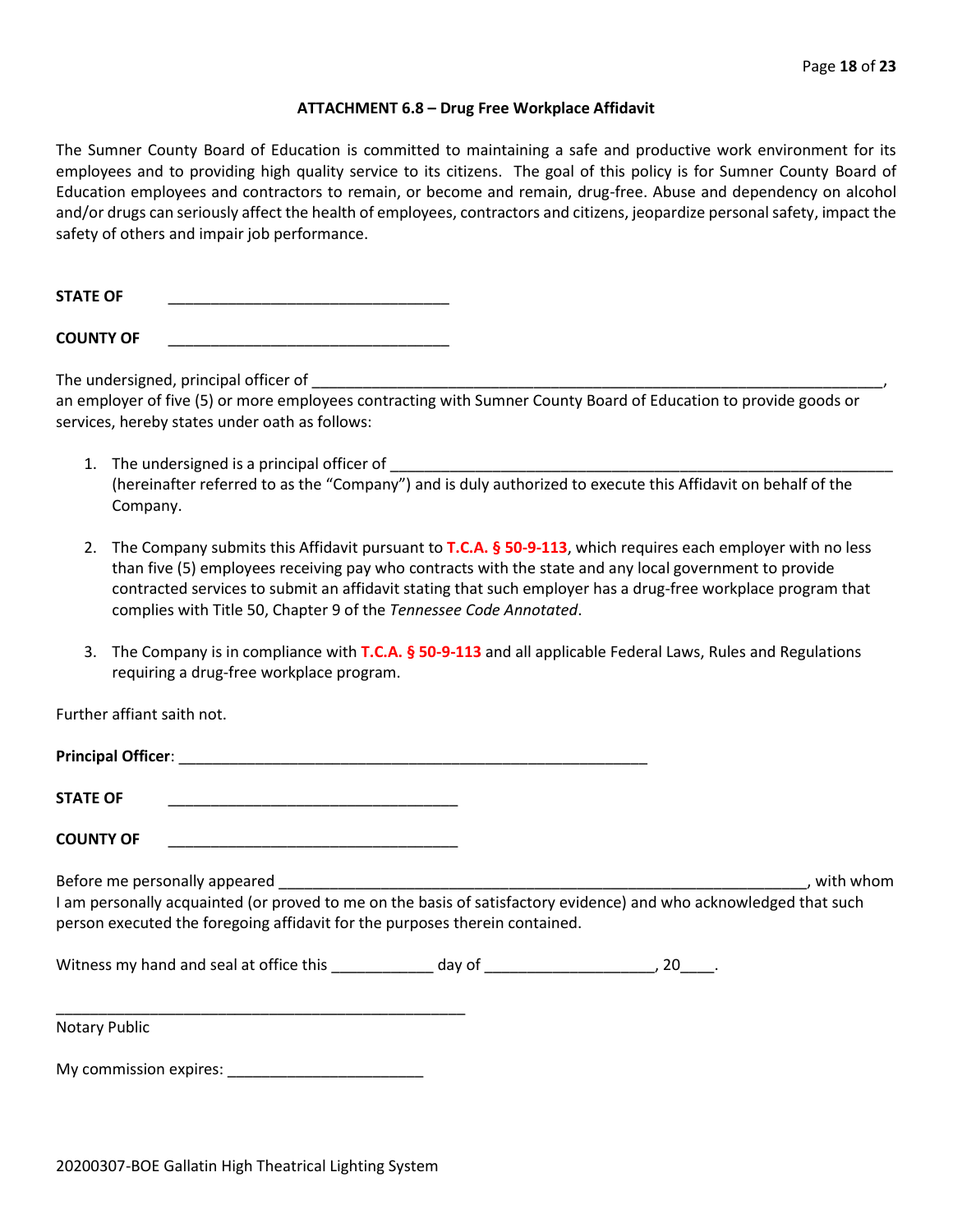#### **ATTACHMENT 6.9 – W9**

| <b>Request for Taxpayer</b><br><b>Identification Number and Certification</b><br>(Rev. December 2014)<br>Department of the Treasury<br>Internal Revenue Service<br>1 Name (as shown on your income tax return). Name is required on this line; do not leave this line blank.                                                                                                                                                                                                                                                                                                                                                                                                                                                                                                                                                                                                                                                                                                                                                                                                                                                                                                                                                                                                                                                                                                                                  |                                                                                                                                                                                                                                                                                                                                                                                                                                                                                                                                                                                                                                                                                                                                                                                                                                                                                                                                                                                                                                                                                                                                                                                                                                     |                                                                                                                                                                                                                                                                                                                                                                                                                                                                                                                                                                                                                                                                                                                                                                                                                                                                                                                                                                                                                                                                                                                                                                                                                                                                                                                                                                                             |                                                                                                          |                                                                                                                                                                                                                                                                                                                                                                                                                                                      |  |  |   | Give Form to the<br>requester. Do not<br>send to the IRS. |                                                |                                                                                  |                                                                                                                                                                                                                              |  |
|---------------------------------------------------------------------------------------------------------------------------------------------------------------------------------------------------------------------------------------------------------------------------------------------------------------------------------------------------------------------------------------------------------------------------------------------------------------------------------------------------------------------------------------------------------------------------------------------------------------------------------------------------------------------------------------------------------------------------------------------------------------------------------------------------------------------------------------------------------------------------------------------------------------------------------------------------------------------------------------------------------------------------------------------------------------------------------------------------------------------------------------------------------------------------------------------------------------------------------------------------------------------------------------------------------------------------------------------------------------------------------------------------------------|-------------------------------------------------------------------------------------------------------------------------------------------------------------------------------------------------------------------------------------------------------------------------------------------------------------------------------------------------------------------------------------------------------------------------------------------------------------------------------------------------------------------------------------------------------------------------------------------------------------------------------------------------------------------------------------------------------------------------------------------------------------------------------------------------------------------------------------------------------------------------------------------------------------------------------------------------------------------------------------------------------------------------------------------------------------------------------------------------------------------------------------------------------------------------------------------------------------------------------------|---------------------------------------------------------------------------------------------------------------------------------------------------------------------------------------------------------------------------------------------------------------------------------------------------------------------------------------------------------------------------------------------------------------------------------------------------------------------------------------------------------------------------------------------------------------------------------------------------------------------------------------------------------------------------------------------------------------------------------------------------------------------------------------------------------------------------------------------------------------------------------------------------------------------------------------------------------------------------------------------------------------------------------------------------------------------------------------------------------------------------------------------------------------------------------------------------------------------------------------------------------------------------------------------------------------------------------------------------------------------------------------------|----------------------------------------------------------------------------------------------------------|------------------------------------------------------------------------------------------------------------------------------------------------------------------------------------------------------------------------------------------------------------------------------------------------------------------------------------------------------------------------------------------------------------------------------------------------------|--|--|---|-----------------------------------------------------------|------------------------------------------------|----------------------------------------------------------------------------------|------------------------------------------------------------------------------------------------------------------------------------------------------------------------------------------------------------------------------|--|
| 2 Business name/disregarded entity name, if different from above<br>$\sim$<br>page<br>3 Check appropriate box for federal tax classification; check only one of the following seven boxes:<br>Specific Instructions on<br>C Corporation S Corporation Partnership<br>Trust/estate<br>Individual/sole proprietor or<br>Print or type<br>single-member LLC<br>Limited liability company. Enter the tax classification (C=C corporation, S=S corporation, P=partnership) ▶<br>Note. For a single-member LLC that is disregarded, do not check LLC; check the appropriate box in the line above for<br>the tax classification of the single-member owner.<br>Other (see instructions) ▶<br>5 Address (number, street, and apt. or suite no.)<br>6 City, state, and ZIP code<br>æ<br>αñ<br>7 List account number(s) here (optional)                                                                                                                                                                                                                                                                                                                                                                                                                                                                                                                                                                                |                                                                                                                                                                                                                                                                                                                                                                                                                                                                                                                                                                                                                                                                                                                                                                                                                                                                                                                                                                                                                                                                                                                                                                                                                                     |                                                                                                                                                                                                                                                                                                                                                                                                                                                                                                                                                                                                                                                                                                                                                                                                                                                                                                                                                                                                                                                                                                                                                                                                                                                                                                                                                                                             |                                                                                                          |                                                                                                                                                                                                                                                                                                                                                                                                                                                      |  |  |   |                                                           |                                                |                                                                                  |                                                                                                                                                                                                                              |  |
|                                                                                                                                                                                                                                                                                                                                                                                                                                                                                                                                                                                                                                                                                                                                                                                                                                                                                                                                                                                                                                                                                                                                                                                                                                                                                                                                                                                                               |                                                                                                                                                                                                                                                                                                                                                                                                                                                                                                                                                                                                                                                                                                                                                                                                                                                                                                                                                                                                                                                                                                                                                                                                                                     |                                                                                                                                                                                                                                                                                                                                                                                                                                                                                                                                                                                                                                                                                                                                                                                                                                                                                                                                                                                                                                                                                                                                                                                                                                                                                                                                                                                             |                                                                                                          |                                                                                                                                                                                                                                                                                                                                                                                                                                                      |  |  |   |                                                           |                                                |                                                                                  |                                                                                                                                                                                                                              |  |
| Part I<br>TIN on page 3.<br>guidelines on whose number to enter.                                                                                                                                                                                                                                                                                                                                                                                                                                                                                                                                                                                                                                                                                                                                                                                                                                                                                                                                                                                                                                                                                                                                                                                                                                                                                                                                              |                                                                                                                                                                                                                                                                                                                                                                                                                                                                                                                                                                                                                                                                                                                                                                                                                                                                                                                                                                                                                                                                                                                                                                                                                                     |                                                                                                                                                                                                                                                                                                                                                                                                                                                                                                                                                                                                                                                                                                                                                                                                                                                                                                                                                                                                                                                                                                                                                                                                                                                                                                                                                                                             | or                                                                                                       |                                                                                                                                                                                                                                                                                                                                                                                                                                                      |  |  |   |                                                           |                                                |                                                                                  |                                                                                                                                                                                                                              |  |
|                                                                                                                                                                                                                                                                                                                                                                                                                                                                                                                                                                                                                                                                                                                                                                                                                                                                                                                                                                                                                                                                                                                                                                                                                                                                                                                                                                                                               |                                                                                                                                                                                                                                                                                                                                                                                                                                                                                                                                                                                                                                                                                                                                                                                                                                                                                                                                                                                                                                                                                                                                                                                                                                     |                                                                                                                                                                                                                                                                                                                                                                                                                                                                                                                                                                                                                                                                                                                                                                                                                                                                                                                                                                                                                                                                                                                                                                                                                                                                                                                                                                                             |                                                                                                          |                                                                                                                                                                                                                                                                                                                                                                                                                                                      |  |  |   |                                                           |                                                |                                                                                  |                                                                                                                                                                                                                              |  |
| Under penalties of perjury, I certify that:<br>1. The number shown on this form is my correct taxpayer identification number (or I am waiting for a number to be issued to me); and<br>2. I am not subject to backup withholding because: (a) I am exempt from backup withholding, or (b) I have not been notified by the Internal Revenue<br>Service (IRS) that I am subject to backup withholding as a result of a failure to report all interest or dividends, or (c) the IRS has notified me that I am<br>no longer subject to backup withholding; and<br>3. I am a U.S. citizen or other U.S. person (defined below); and<br>4. The FATCA code(s) entered on this form (if any) indicating that I am exempt from FATCA reporting is correct.<br>Certification instructions. You must cross out item 2 above if you have been notified by the IRS that you are currently subject to backup withholding<br>because you have failed to report all interest and dividends on your tax return. For real estate transactions, item 2 does not apply. For mortgage<br>interest paid, acquisition or abandonment of secured property, cancellation of debt, contributions to an individual retirement arrangement (IRA), and<br>generally, payments other than interest and dividends, you are not required to sign the certification, but you must provide your correct TIN. See the<br>instructions on page 3. |                                                                                                                                                                                                                                                                                                                                                                                                                                                                                                                                                                                                                                                                                                                                                                                                                                                                                                                                                                                                                                                                                                                                                                                                                                     |                                                                                                                                                                                                                                                                                                                                                                                                                                                                                                                                                                                                                                                                                                                                                                                                                                                                                                                                                                                                                                                                                                                                                                                                                                                                                                                                                                                             |                                                                                                          |                                                                                                                                                                                                                                                                                                                                                                                                                                                      |  |  |   |                                                           |                                                |                                                                                  |                                                                                                                                                                                                                              |  |
| Signature of                                                                                                                                                                                                                                                                                                                                                                                                                                                                                                                                                                                                                                                                                                                                                                                                                                                                                                                                                                                                                                                                                                                                                                                                                                                                                                                                                                                                  |                                                                                                                                                                                                                                                                                                                                                                                                                                                                                                                                                                                                                                                                                                                                                                                                                                                                                                                                                                                                                                                                                                                                                                                                                                     |                                                                                                                                                                                                                                                                                                                                                                                                                                                                                                                                                                                                                                                                                                                                                                                                                                                                                                                                                                                                                                                                                                                                                                                                                                                                                                                                                                                             |                                                                                                          |                                                                                                                                                                                                                                                                                                                                                                                                                                                      |  |  |   |                                                           |                                                |                                                                                  |                                                                                                                                                                                                                              |  |
| <b>Purpose of Form</b><br>brokers)                                                                                                                                                                                                                                                                                                                                                                                                                                                                                                                                                                                                                                                                                                                                                                                                                                                                                                                                                                                                                                                                                                                                                                                                                                                                                                                                                                            | · Form 1098 (home mortgage interest), 1098-E (student loan interest), 1098-T<br>(tuition)<br>· Form 1099-C (canceled debt)<br>· Form 1099-A (acquisition or abandonment of secured property)<br>Use Form W-9 only if you are a U.S. person (including a resident alien), to<br>provide your correct TIN.<br>If you do not return Form W-9 to the requester with a TIN, you might be subject<br>to backup withholding. See What is backup withholding? on page 2.<br>By signing the filled-out form, you:<br>1. Certify that the TIN you are giving is correct (or you are waiting for a number<br>to be issued).<br>2. Certify that you are not subject to backup withholding, or<br>3. Claim exemption from backup withholding if you are a U.S. exempt payee. If<br>applicable, you are also certifying that as a U.S. person, your allocable share of<br>any partnership income from a U.S. trade or business is not subject to the<br>withholding tax on foreign partners' share of effectively connected income, and<br>4. Certify that FATCA code(s) entered on this form (if any) indicating that you are<br>exempt from the FATCA reporting, is correct. See What is FATCA reporting? on<br>page 2 for further information. |                                                                                                                                                                                                                                                                                                                                                                                                                                                                                                                                                                                                                                                                                                                                                                                                                                                                                                                                                                                                                                                                                                                                                                                                                                                                                                                                                                                             |                                                                                                          |                                                                                                                                                                                                                                                                                                                                                                                                                                                      |  |  |   |                                                           |                                                |                                                                                  |                                                                                                                                                                                                                              |  |
|                                                                                                                                                                                                                                                                                                                                                                                                                                                                                                                                                                                                                                                                                                                                                                                                                                                                                                                                                                                                                                                                                                                                                                                                                                                                                                                                                                                                               | Part II                                                                                                                                                                                                                                                                                                                                                                                                                                                                                                                                                                                                                                                                                                                                                                                                                                                                                                                                                                                                                                                                                                                                                                                                                             | <b>Taxpayer Identification Number (TIN)</b><br><b>Certification</b><br>U.S. person $\blacktriangleright$<br><b>General Instructions</b><br>Section references are to the Internal Revenue Code unless otherwise noted.<br>Future developments. Information about developments affecting Form W-9 (such<br>as legislation enacted after we release it) is at www.irs.gov/fw9.<br>An individual or entity (Form W-9 requester) who is required to file an information<br>return with the IRS must obtain your correct taxpayer identification number (TIN)<br>which may be your social security number (SSN), individual taxpayer identification<br>number (ITIN), adoption taxpayer identification number (ATIN), or employer<br>identification number (EIN), to report on an information return the amount paid to<br>you, or other amount reportable on an information return. Examples of information<br>returns include, but are not limited to, the following:<br>· Form 1099-INT (interest earned or paid)<br>. Form 1099-DIV (dividends, including those from stocks or mutual funds)<br>. Form 1099-MISC (various types of income, prizes, awards, or gross proceeds)<br>. Form 1099-B (stock or mutual fund sales and certain other transactions by<br>· Form 1099-S (proceeds from real estate transactions)<br>. Form 1099-K (merchant card and third party network transactions) | resident alien, sole proprietor, or disregarded entity, see the Part I instructions on page 3. For other | Enter your TIN in the appropriate box. The TIN provided must match the name given on line 1 to avoid<br>backup withholding. For individuals, this is generally your social security number (SSN). However, for a<br>entities, it is your employer identification number (EIN). If you do not have a number, see How to get a<br>Note. If the account is in more than one name, see the instructions for line 1 and the chart on page 4 for<br>Date P |  |  | - |                                                           | code (if any)<br><b>Social security number</b> | Requester's name and address (optional)<br><b>Employer identification number</b> | 4 Exemptions (codes apply only to<br>certain entities, not individuals; see<br>instructions on page 3):<br>Exempt payee code (if any)<br>Exemption from FATCA reporting<br>(Applies to accounts maintained outside the U.S.) |  |

Cat. No. 10231X

Form **W-9** (Rev. 12-2014)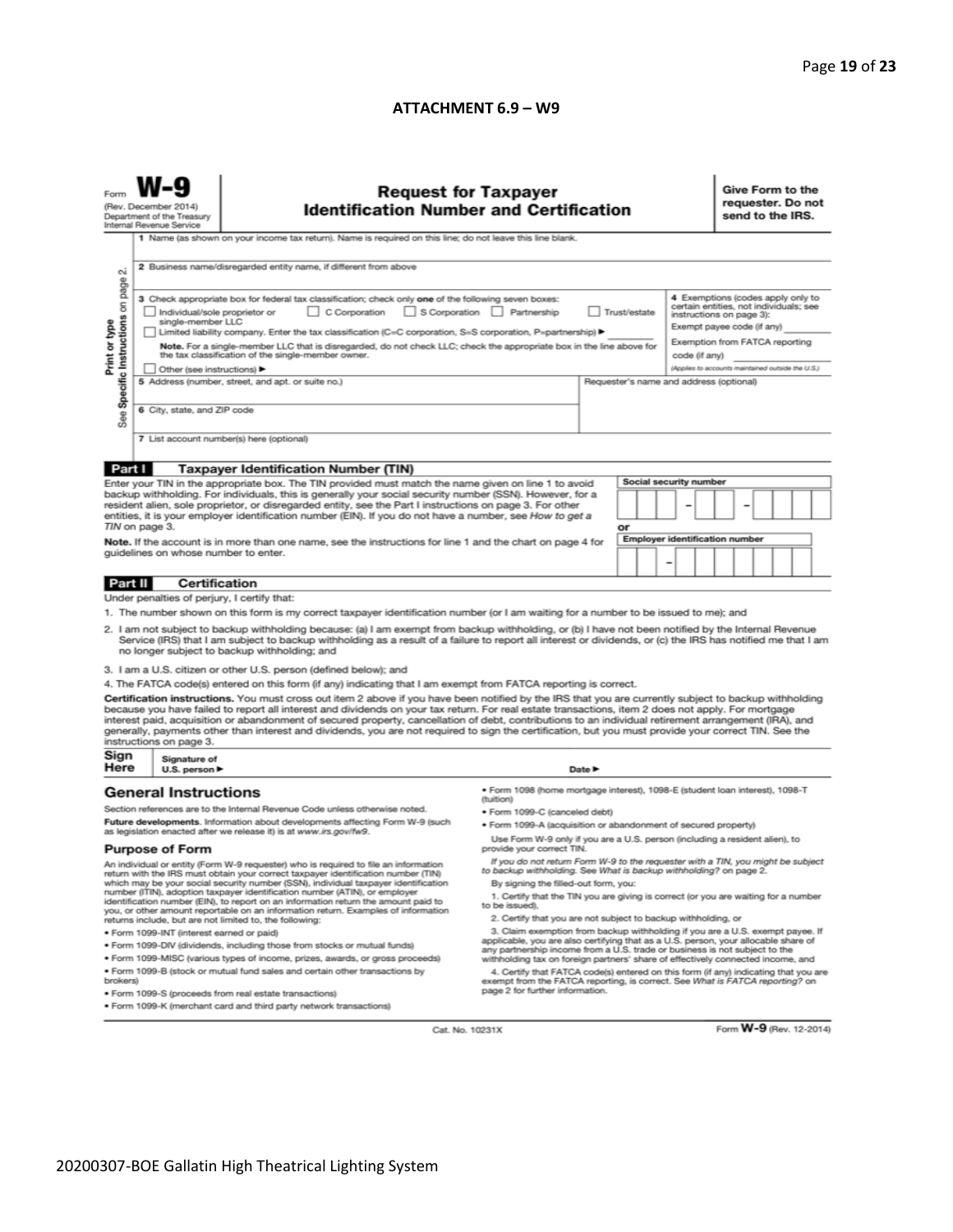#### **ATTACHMENT 6.10 – Standard Terms & Conditions SUMNER COUNTY BOARD OF EDUCATION (SCS)**

#### **1. PREPARATION AND SUBMISSION OF BID.**

- **a.** Failure to examine any drawings**,** specifications, or instructions will be at the proposer's risk. Any deviation from the stated terms, conditions and specifications must be coordinated with and approved in writing by the SCS Purchasing Supervisor.
- **b.** RFP SUBMITTAL / SIGNATURE: Proposal shall give the full name and business address of the bidder. If the proposer is a corporation, the name shall be stated as it is in the corporate charter. Proposals must be signed in ink by the proposer's authorized agent. Unsigned proposals will be rejected. Proposals are to be sealed and the outside of the envelope is to reference the RFP number. The person signing the proposal must show their title, and if requested by the institution, must furnish satisfactory proof of his or her authority to bind his or her company in contract. Proposer understands that by submitting a proposal with an authorized signature, it shall constitute an offer to SCS. Proposals must be typewritten or in ink; otherwise they may not be considered. Purchase orders will be issued to the firm name appearing on the W9. Electronic submissions via email, fax, etc. shall not be accepted.
- **c.** SCS is not responsible for any costs incurred by any vendor pursuant to the RFP. The vendor shall be responsible for all costs incurred in connection with the preparation and submission of its proposal.
- **d.** All proposers must be in compliance with T.C.A. § 62-6-119 at the time of proposal submission and provide evidence of compliance with the applicable provisions of the chapter before such proposal may be considered.
- **e.** Proposals are to be received in the location designated in the RFP no later than the specified date and time. Late submissions will NOT be opened or considered.
- **f.** No erasures permitted. Errors may be crossed out and corrections printed in ink or typewritten adjacent to error and must be initialed in ink by person signing the proposal.
- **g.** Specifications: Reference to available specifications shall be sufficient to make the terms of the specifications binding on the proposer. The use of the name of a manufacturer, or any special brand or make in describing an item does not restrict the proposer to that manufacturer or specific article, unless specifically stated. Comparable products of other manufacturers will be considered if proof of compatibility is contained in the proposal. Proposers are required to notify SCSs Purchasing Supervisor whenever specifications/procedures are not perceived to be fair and open. The articles on which the proposal is submitted must be equal or superior to that specified. Informative and Descriptive Literature: The proposer must show brand or trade names of the articles proposed, when applicable. It shall be the responsibility of the proposer, including proposer's whose product is referenced, to furnish with the proposer such specifications, catalog pages, brochures or other data as will provide an adequate basis for determining the quality and functional capabilities of the product offered. Failure to provide this data may be considered valid justification for rejection of proposer.
- **h.** Samples: Samples of items when called for, must be furnished free of expense, and if not destroyed will, upon proposer's request within ten (10) days of RFP opening, be returned at the proposer's expense. Each sample must be labeled with the proposer's name, manufacturer's brand name and number, RFP number and item reference.
- **i.** Time of Performance: The number of calendar days in which delivery is to be made after receipt of order shall be stated in the RFP and may be a factor in making an award, price notwithstanding. If no delivery time is stated in the bid, bidder agrees that delivery is to be made within two weeks (10 business days) of order.
- **j.** Transportation and delivery charges should be included in the price and be fully prepaid by the vendor to the destination specified in the RFP. Proposal prices shall include delivery of all items F.O.B. destination.
- **k.** New materials and supplies must be delivered unless otherwise specifically stated in the RFP.
- **l.** Alternate/multiple bids will not be considered unless specifically called for in the RFP.
- **m.** Only proposals submitted on RFP forms furnished by SCS will be considered.
- n. By signing this RFP where indicated, the proposer agrees to strictly abide by all local, state and federal statutes and regulations. The proposer further certifies that this proposer is made without collusion or fraud.
- **o.** Error in Proposal. In case of error in the extension of prices in the proposal, the unit price will govern. Late submissions will NOT be opened or considered. Proposers are cautioned to verify their proposals before submission, as amendments received after the ITB deadline will not be considered. No proposals shall be altered, amended or withdrawn after opening. After proposal opening, a proposer may withdraw a proposal only when there is obvious clerical error such as a misplaced decimal point, or when enforcement of the proposal would impose unconscionable hardship due to an error in the proposal resulting in a quotation substantially below the other proposals received. Proposal withdrawals will be considered only upon written request of the proposer.
- **2. OPEN RECORDS.** In order to comply with the provisions of the Tennessee Open Records Act, all proposals will be publicly opened and are subject to public inspection after the award upon written request. Proposers may be present at ITB opening. Summary information will be posted the SCS website, www.sumnerschools.org under the Invitation to Bid link.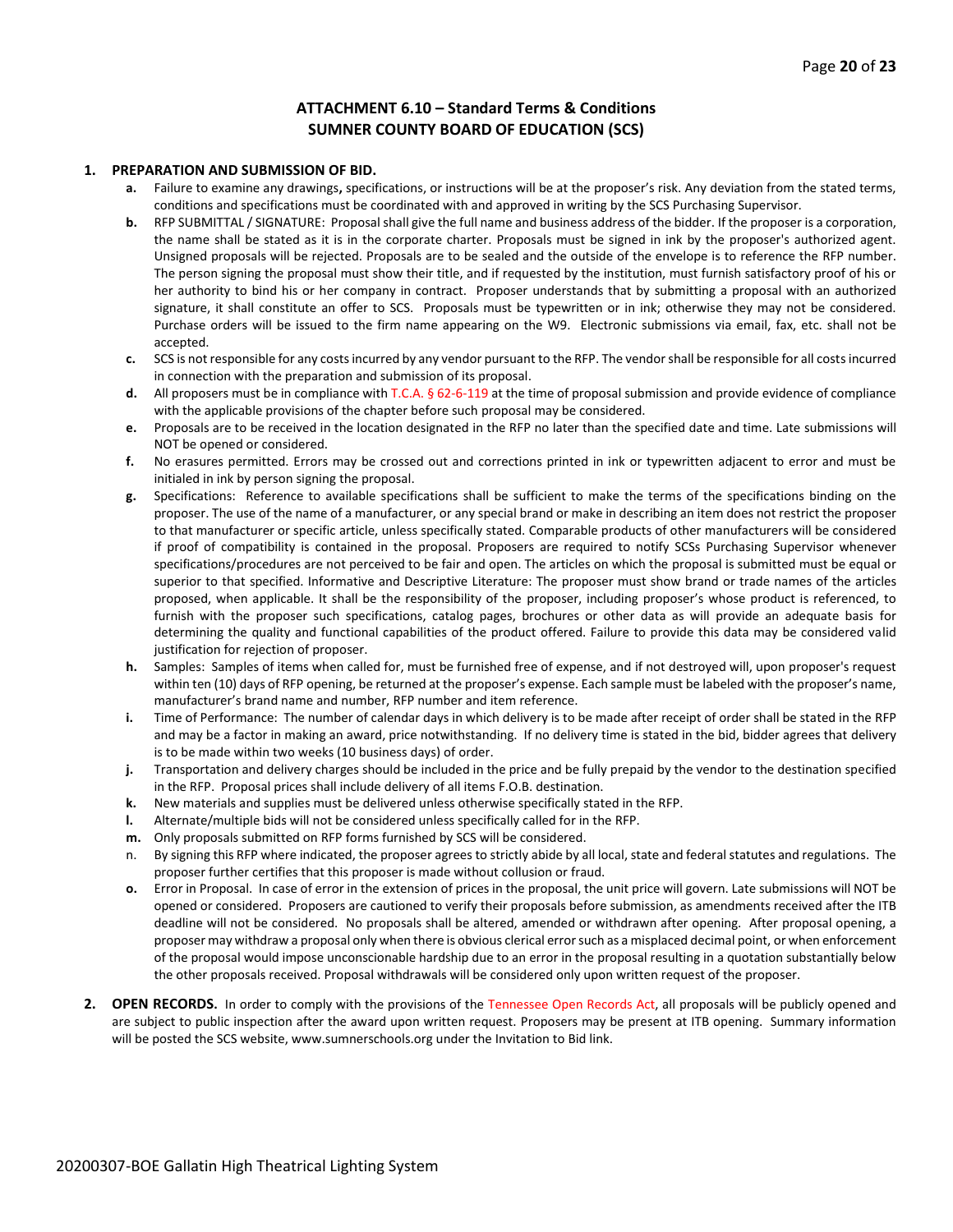- **3. ACCEPTANCE AND AWARD.** SCS reserves the right to reject any and all proposals and to waive any informality in proposals and, unless otherwise specified by the proposer to accept any item in the proposal. Action to reject all proposals shall be taken for unreasonably high prices, errors in the proposal documents, cessation of need, unavailability of funds, or any other reason approved by SCS.
	- a. Contracts and purchases will be made with the lowest, responsive, responsible, qualified proposer. The quality of the articles to be supplied, their conformity with the specifications, their suitability to the requirements of the Institution, cash discount offered, and the delivery terms will be taken into consideration.
	- b. Any deviation from these stated terms, specifications and conditions must be coordinated with and approved in writing by the Purchasing Supervisor.
	- c. Prices quoted on the response (if any) are to be considered firm and binding until the said equipment, supplies or services are in the possession of SCS.
	- d. SCS reserves the right to order more or less than the quantity listed in the proposal.
	- e. If a proposer fails to state a time within which a proposal must be accepted, it is understood and agreed that SCS shall have ninety (90) days to accept.
	- f. No purchase or contract is authorized or valid until the issuance of a SCS purchase order in accordance with SCS policy. No SCS employee is authorized to purchase equipment, supplies or services prior to the issuance of such a purchase order.
	- g. The contract may not be assigned without written SCS consent.
	- h. If the appropriate space is marked on the ITB, other Institutions (such as State, Local and/or Public Agencies) may purchase off the contract during the same period as SCS.
	- i. The awarded proposer will be required to post a performance and payment bond in the amount of 25% of the contract price if it exceeds \$100,000 as stated by T.C.A. §12-4-201.
	- j. If the project cost is in excess of \$25,000 a performance bond must be secured by the requesting part in an amount equal to the market improvement value.
	- k. By submission of this bid and signature thereof, the Bidder acknowledges compliance with the provisions of Public Chapter No. 587 / Senate Bill No. 2048 (Employee Background Check). The Bidder further agrees to submit a formal certification thereof prior to commencing work.
- **4. PAYMENT**. Payment terms must be specified in the proposal, including any discounts for early payment. Partial payments will not be approved unless justification for such payment can be shown. Terms will be NET 30 days. Payment will not be made until the conditions and specifications of the RFP are inspected and approved as conforming by persons appointed by SCS.
- **5. DEFAULT OF SELECTED VENDOR.** In case of vendor default, SCS may procure the articles or services from other sources and hold the defaulting vendor responsible for any resulting cost. If the awarded vendor violates any terms of their response, the contract, SCS policy or any law, they may be disqualified from proposing for a period of two years for minor violations or longer for major violations. Proposals from disqualified proposers will not be accepted during the period of disqualification.
- **6. INSPECTION OF PURCHASES.** Articles received which are not equivalent will not be accepted and will be picked up by the vendor or returned to vendor, shipping charges collect. SCS shall have a reasonable period in which to inspect and accept or reject materials without liability. If necessity requires SCS to use nonconforming materials, an appropriate reduction in payment may be made.
- **7. TAXES.** SCS is tax exempt; do not include taxes in quotation. Vendors making improvements or additions to or performing repair work on real property for SCS are liable for any applicable sales or use tax on tangible personal property used in connection with the contract or furnished to vendors by the state for use under the contract.
- **8. NONDISCRIMINATION.** SCS is an equal opportunity employer. SCS and bidder agree to comply with Titles VI and VII of the Civil Rights Act of 1964, Title IX of the Education Amendments of 1972, Section 504 of the Rehabilitation Act of 1973, Executive Order 11,246, the Americans with Disabilities Act of 1990 and the related regulations to each. Each party assures that it will not discriminate against any individual including, but not limited to employees or applicants for employment and/or students, because of race, religion, creed, color, sex, age, disability, veteran status or national origin. In the event that any claims should arise with regards to violations of any such local, state or federal law, statues, rule or regulations, the vendor will indemnify and hold SCS harmless for any damages, including court costs or attorney fees, which might be incurred.
- **9. PROHIBITIONS/NO VENDOR CONTRACT FORM.** Acceptance of gifts from vendors is prohibited. T.C.A. §12-4-106. The contract documents for purchase under this RFP shall consist of the successful proposer's bid and SCSs purchase order. **The proposer may request exceptions to terms and conditions and/or request SCS to accept other terms and conditions by means of subsequent documents such as invoices, warranty agreements, license agreements, etc. All subsequent document shall be open to revision for impermissible language. SCS reserves the right to render the proposal unresponsive and subject the proposal to rejection if successful terms cannot be negotiated.**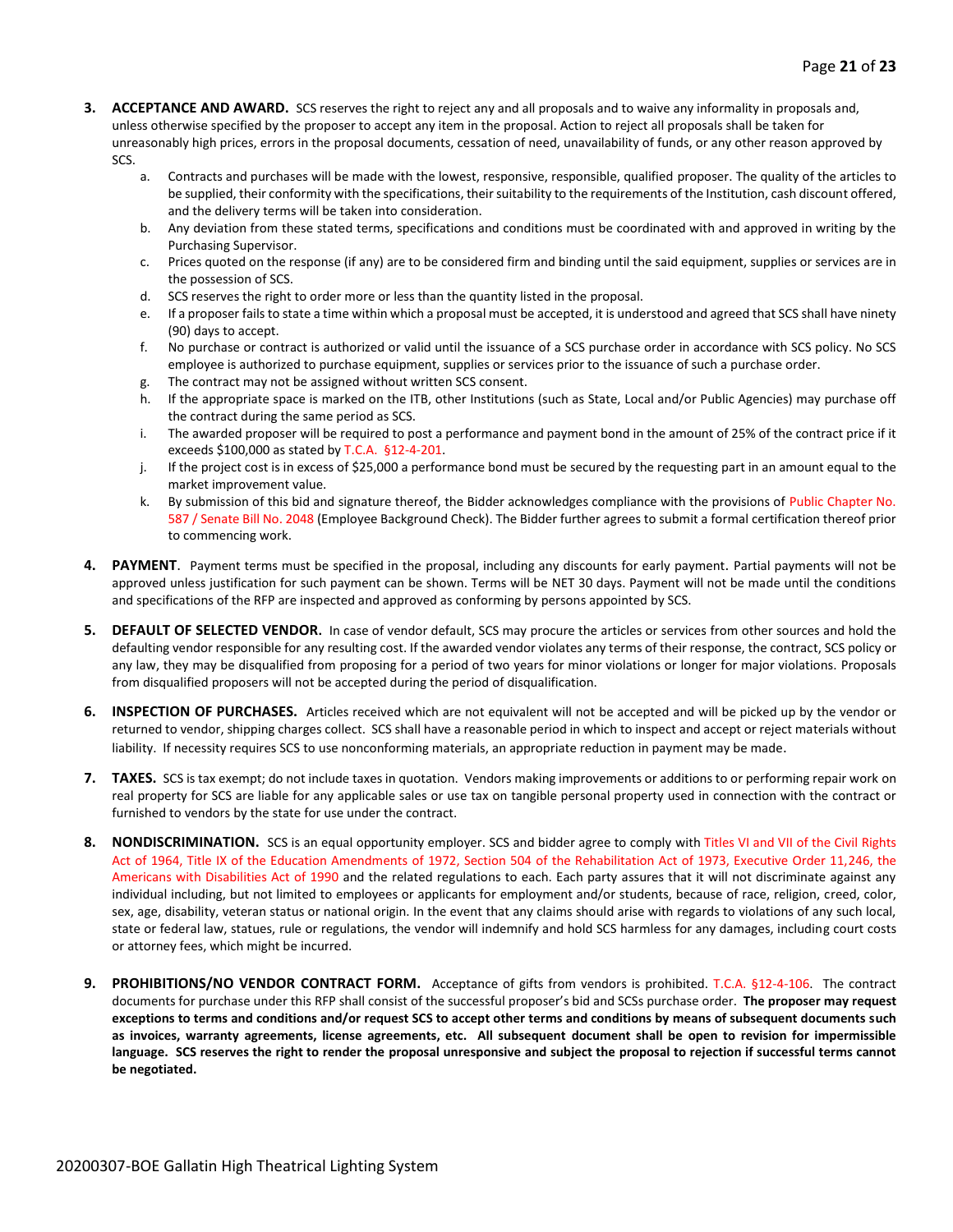- **10. PROHIBITION ON HIRING ILLEGAL IMMIGRANTS.** Tennessee Public Chapter No. 878 of 2006, T.C.A. §12-3-309, requires that Contractor attest in writing that Contractor will not knowingly utilize the services of illegal immigrants in the performance of this Contract and will not knowingly utilize the services of any subcontractor, if permitted under this Contract, who will utilize the services of illegal immigrants in the performance of this Contract. The attestation shall be made on the form, Attestation re Personnel Used in Contract Performance ("the Attestation"), which is attached and hereby incorporated by this reference.
- **11. SALES AND USE TAX.** Before the Purchase Order/Contract resulting from this RFP/RFQ is signed, the apparent successful proposer must be registered with the Department of Revenue for the collection of Tennessee sales and use tax as required by T.C.A. §12-3-306.
- **12. ASSIGNMENT.** Neither the vendor nor SCS may assign this agreement without prior written consent of the other party.
- **13. LIABILITIES.** The vendor shall indemnify SCS against liability for any suits, actions or claims of any character arising from or relating to the performance under this agreement by the vendor or its subcontractors. SCS has no obligation for the payment of any judgement or the settlement of any claim made against the vendor or its subcontractors as a result of obligations under this contract.
- **14. APPLICABLE LAW.** Any contract shall be interpreted under the laws and statutes of the State of Tennessee. SCS does not enter into contracts which provide for mediation or arbitration. Any action arising from any contract made from this RFP shall be brought in the state courts in Sumner County, TN or in the United States Federal District Court for the Middle District of Tennessee.

Additionally, it is a violation of state statutes to purchase materials, supplies, services or any other item from a vendor that is a commissioner, official, employee or board member that has any financial or beneficial interest in such transaction, T.C.A. §12-4-101.

- **15. FUNDS**. The Proposer understands and accepts the non-appropriation of funds provision of SCS.
- **16. DATA PRIVACY AND SECURITY**. Personal Information (PI) includes but is not limited to that information protected by HIPAA, the HITECH Act, FERPA, or Gramm-Leach-Bliley) or such information which would allow a third party to gain access to the personal, medical or financial records of any of any party. Vendor represents and warrants that its collection, access, use, storage, disposal and disclosure of PI complies with all applicable federal and state privacy and data protection laws. Vendor represents and warrants that Vendor will maintain compliance with the SSAE 16 standard, and shall undertake any audits and risk assessments Vendor deems necessary to maintain compliance with SSAE16. If PI provided by SCS to Vendor is subject to FERPA. Vendor agrees that in its handling of FERPA data it will perform as a school official as that term is defined by FERPA regulations. Vendor acknowledges that its improper disclosure or redisclosure of PI covered by FERPA may, under certain circumstances, result in Vendor's exclusion from eligibility to contract with SCS for at least five (5) years. Vendor shall provide SCS with the name and contact information for an employee of Vendor who shall serve as SCS's primary security contact and shall be available to assist Customer twenty-four (24) hours per day, seven (7) days per week as a contact in resolving obligations associated with any security incident in which it is reasonably suspected that there has been a breach of information security. Vendor shall immediately mitigate or resolve any Security Incident, at Vendor's expense and in accordance with applicable privacy rights, laws, regulations and standards. Vendor shall reimburse SCS for actual costs incurred by SCS in responding to, and mitigating damages caused by, any Security Incident, including all costs of notice and/or remediation incurred under applicable law as a result of the Security Incident.
- **17. IRAN DIVESTMENT ACT.** By submission of this proposal, each proposer and each person signing on behalf of any proposer certified, and in the case of a joint proposal, each party thereto certifies as to its own organization, under penalty of perjury, that to the best of its knowledge and belief that each proposer is not on the list created pursuant to T.C.A. §12-12- 106.
- **18. COMPLIANCE WITH CONDUCT STANDARDS**. Contractors shall be fully responsible for the conduct of its employees, subcontractors, representatives and agents. Loud or offensive music, language or behavior is unacceptable. Tobacco use of any type and vaping is prohibited on SCS property. Contact or interaction with staff or students is not allowed excepted between designated representatives of SCS and Contractor.